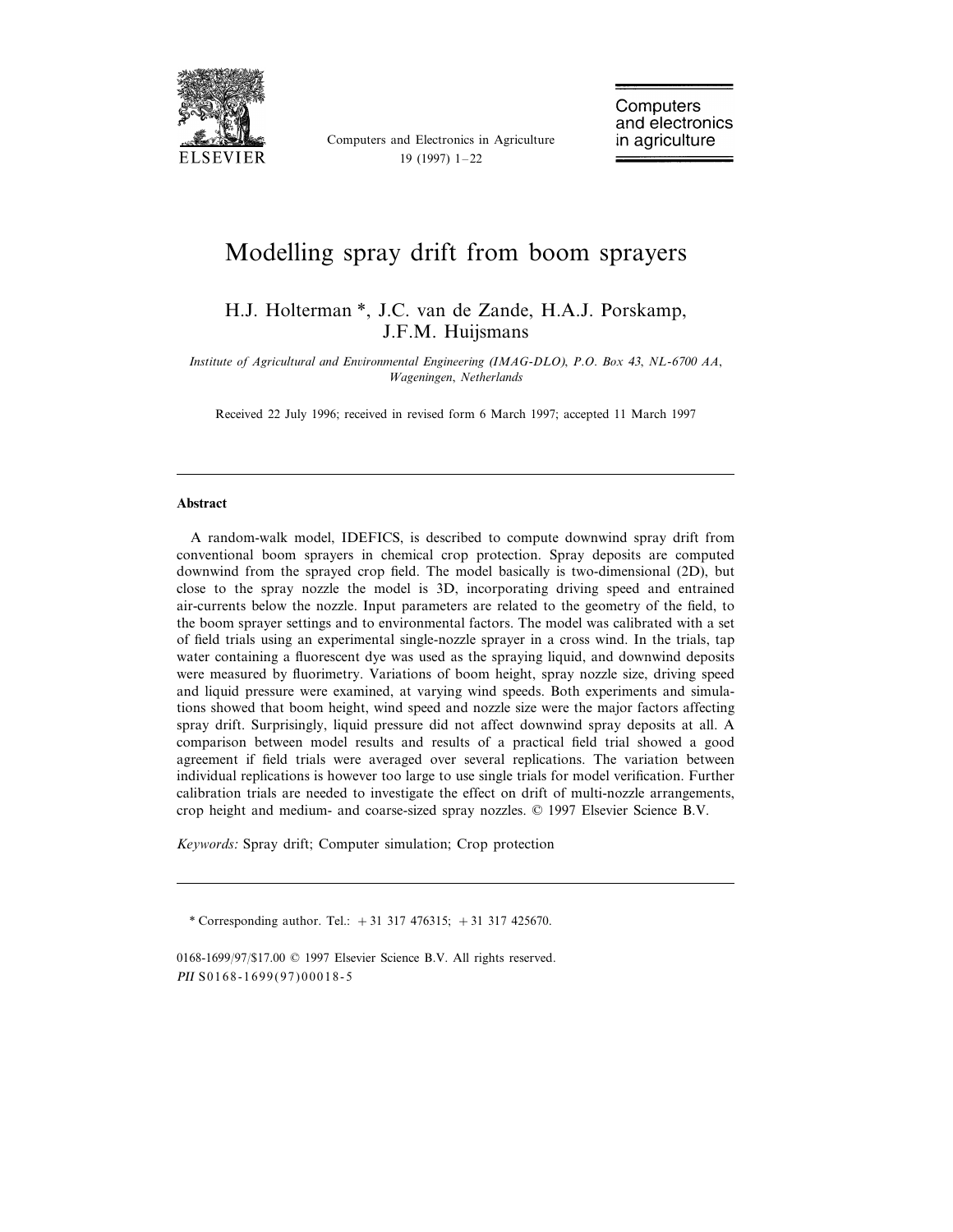## **1. Introduction**

Agricultural production in the Netherlands has reached a high level. To maintain this level chemical crop protection is still inevitable. However, unlimited use of chemicals may severely damage the environment. In the Multi-Year Crop Protection Plan (Ministry of Agriculture, 1991) the Dutch government, in co-operation with the farmers' board, plans to restrict the use of chemicals in crop protection. The three major goals are:

reduction of dependence on pesticides;

reduction of the amount of pesticides used;

reduction of emission and drift of pesticides.

Especially spray deposits onto surface water surrounding the sprayed field has gained much attention. Reduction of the amount of chemicals used as well as reduction of spray drift may be achieved by improved and new application techniques.

Investigating spray drift from boom sprayers by field studies is a cumbersome job. The large number of articles on this subject during several decades shows that clear quantitative results are very hard to obtain. Inevitable variation of too many parameters at the same time may obscure an unambiguous interpretation of those results. Using computer simulation to investigate spray drift may help to clarify some of the problems, since all parameters can be changed freely.

Models to simulate drift can be divided roughly into plume models and randomwalk models. The former type of model is preferred to describe drift of pesticides over long distances (Bache and Sayer, 1975; Reid and Crabbe, 1980; Oeseburg and Van Leeuwen, 1984), although recently also for short-range drift good results have been obtained (Kaul et al., 1996). However, it still is difficult to describe shortrange drift by plume models, mainly because of the problems to account for near-nozzle features of the spray cloud (including mathematical singularity at the nozzle outlet) as well as sedimentation of evaporating droplets. Complementarily, random-walk models are more suitable to describe short-range spray drift rather than long-range drift.

Several drift simulation programs have been developed the last few decades (Williamson and Threadgill, 1974; Hall, 1975; Thompson and Ley, 1983; Miller and Hadfield, 1989; Reichard et al., 1992) Some have been restricted to specific circumstances such as wind tunnel experiments (Williamson and Threadgill, 1974) or single-drop simulations leaving out typical nozzle features (Williamson and Threadgill, 1974; Reichard et al., 1992). Sometimes the authors were aware of the descriptive problems near the nozzle but could not handle them properly and the trajectory calculations were started at some rather undefined 'release height' (Thompson and Ley, 1983).

The existence of entrained air in the spray below the nozzle has been known for some time (Briffa and Dombrowski, 1966), but until recently (Miller and Hadfield, 1989) never accounted for in drift simulation. Entrained air affects the initial trajectories of the smaller spray drops, and can be considered as an important 'natural' drift-reducing phenomenon.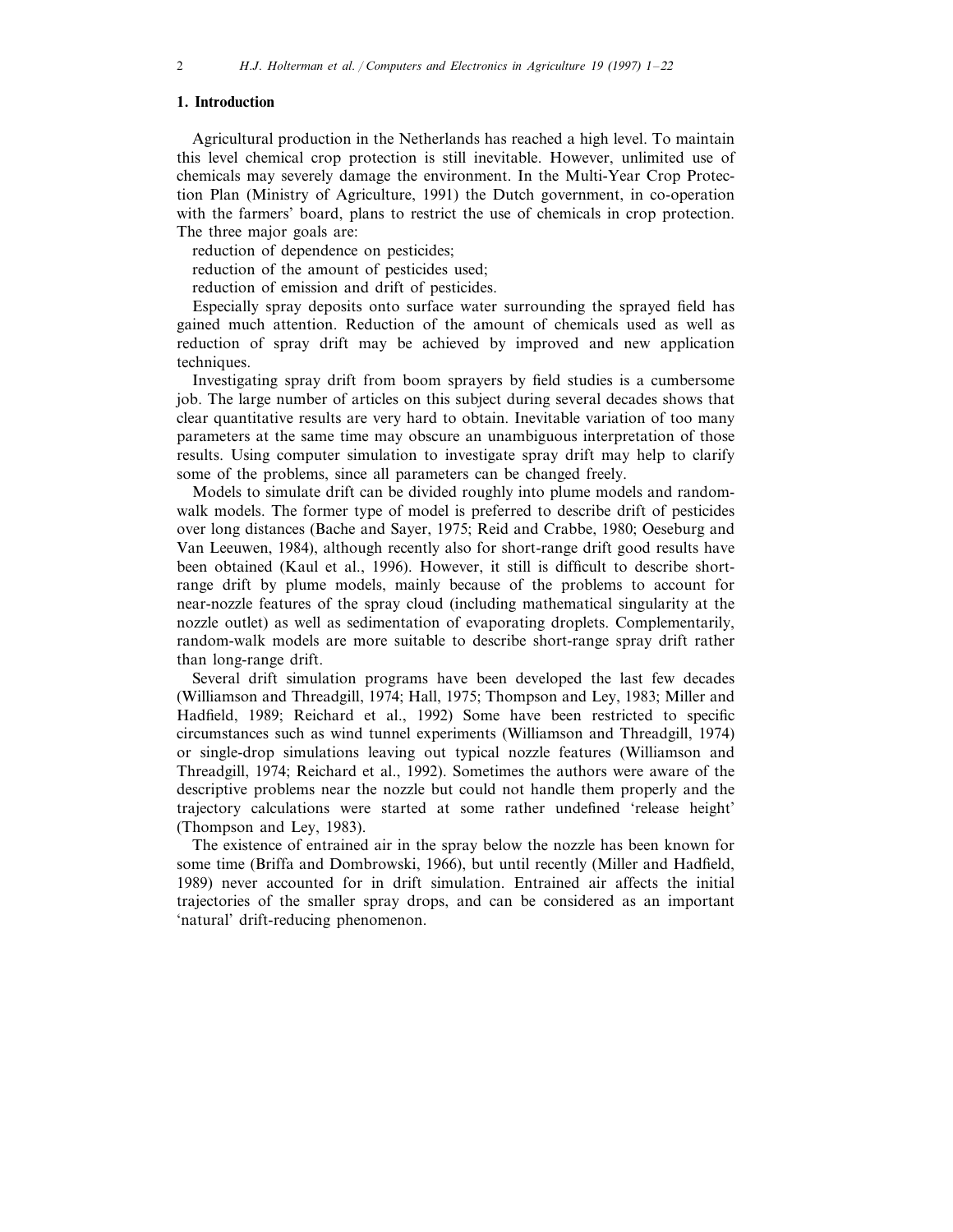The useful model described by Hobson et al. (1993), which is a modification of the model by Miller and Hadfield (1989), considers airborne drift from a field of infinite size. Downwind deposits onto the ground outside the crop field are not considered. Their modelling of entrainment, however, still was rather simple, but was much improved recently (Smith and Miller, 1994). These authors also validated their model with wind tunnel experiments.

The considerations given above increased the need for a validated drift model that would predict ground deposits downwind from the sprayed field and that would be complementary to field experiments and able to simulate practical spray applications. In this study the computer program IDEFICS (IMAG program for drift evaluation from field sprayers by computer simulation) to predict downwind spray deposits from conventional boom sprayers is described. Both the mathematical structure and the experimental verification are included.

## **2. Model description**

#### 2.1. *Conceptual model*

The IDEFICS-model is a mixed 2-/3-dimensional (2D/3D) random-walk model to describe the trajectories of drops produced by a single nozzle (see Fig. 1). The downwind distribution of deposited drops in a cross wind is computed. The accumulated pesticide deposits on the crop and the soil are recorded as a function of downwind distance. The vertical distribution of droplets still airborne at a certain distance is calculated as well. Optionally the model can be provided with a ditch parallel to the crop boundary.



Fig. 1. Typical field lay-out for the simulation model.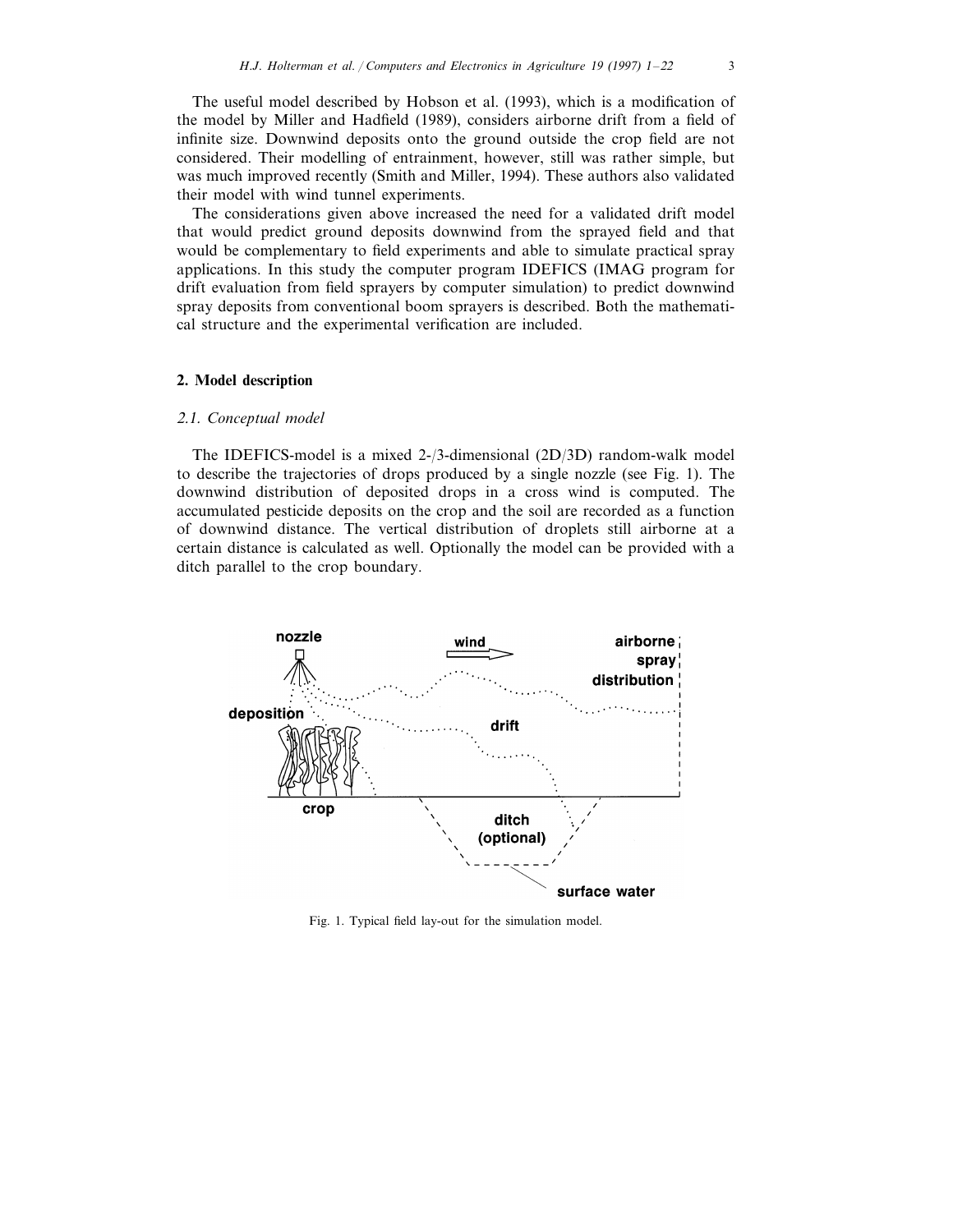Each drop leaves the nozzle at a constant speed, calculated from liquid pressure and corrected for pressure loss in the nozzle. The initial direction of a drop is chosen from the angular distribution of the flow rate across the spray cone just below the nozzle. The droplet trajectory is computed from the equations of motion (Newton's second law of mechanics). The forces experienced by the droplet are the gravitational force and the drag force due to air resistance. Whereas computation of the former is straightforward, the latter changes continuously. The drag force depends on the droplet velocity and the local air velocity. Both velocities will change continuously in magnitude as well as in direction.

Below the nozzle the friction between the spray droplets and the air results in an entrained airflow directed downward (Briffa and Dombrowski, 1966). Entrainment velocity is highest at the axis of the spray cone, showing an exponential decay with distance below the nozzle. In a plane perpendicular to the cone axis, entrainment velocity decreases with increasing distance to the axis and is angled outward. The entrainment velocity profile is affected by wind speed, driving speed of the sprayer, and the vicinity of the ground. It is assumed that wind and driving speed merely cause the entrainment airflow to shift sideward (in the direction of the local horizontal airflow), neglecting any deflections. To account for the vicinity of the ground, which obviously must be impenetrable to airflow, an imaginary nozzle spraying upward is assumed subsoil, and its imaginary entrainment velocity profile is added to the profile of the real nozzle. This 'image-concept' results in a horizontal plane, half the way between the two nozzles, with horizontal airflow only.

As long as the drop trajectory is influenced by entrainment or driving speed, the model calculations are 3D. At a certain distance from the nozzle only cross wind remains. In that case the component parallel to the travelling direction is no longer relevant, therefore the model calculations can be turned into 2D.

Above the crop canopy and bare soil the average wind speed is assumed logarithmic with height (Hartley and Graham-Bryce, 1980). Air turbulence depends on average wind speed and atmospheric stability and is introduced as an air velocity vector, with random direction and its length representing its intensity, added to the average wind velocity. Within the crop canopy the wind profile has to be adjusted (Hartley and Graham-Bryce, 1980).

Along its path from nozzle to crop or soil the droplet diameter decreases gradually due to evaporation of water contained in the droplet. According to the 'solid core' phenomenon (Elliott and Wilson, 1983), which assumes that all suspended materials gather in the drop centre, evaporation takes place as if the drop merely contains water. After complete evaporation of the water content the remaining dry particle (which usually will be extremely small) is considered to stay airborne.

As the model computes spray drift from just one nozzle at a time, drift from a whole boom sprayer can be obtained by summing the drift computed separately for a representative set of nozzles along the sprayer boom.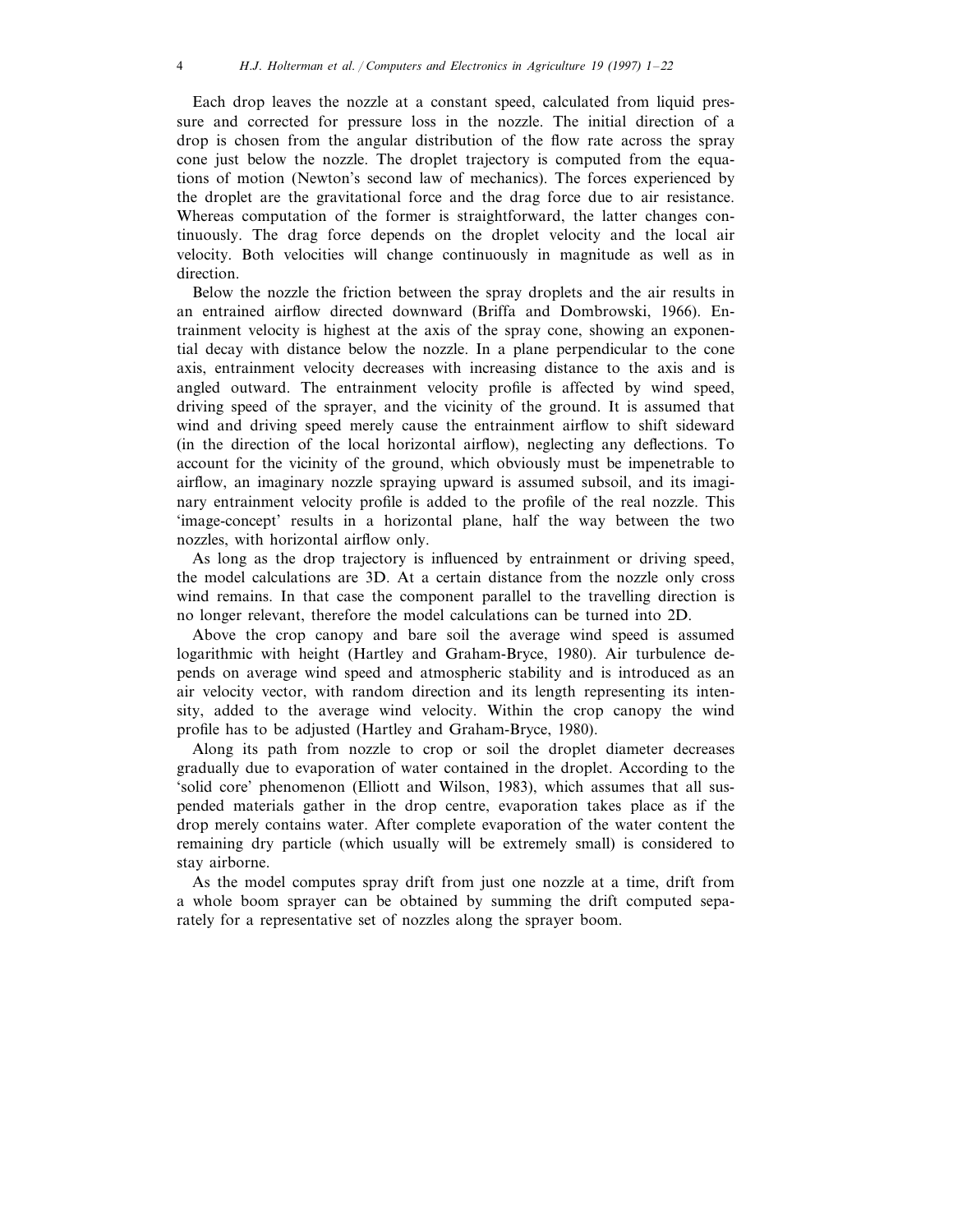#### 2.2. *Mathematical structure*

The essential mathematical processes of the IDEFICS drift model are shown in Fig. 2(a). As usual, most blocks are concerned with data input, data output and interactive processes. The actual trajectory computations take place in the block marked with an asterisk  $(*)$ . This block is shown in detail in Fig. 2(b). As can be seen from this scheme the stepwise trajectory calculations will go on until: (1) the drop passes the vertical downwind boundary; (2) the drop deposits onto crop or ground; (3) the drop has evaporated completely; or (4) the number of iterations has reached a certain maximum. The last option was added to prevent infinite loops. Since option (4) clearly does not present a physical phenomenon, break-off due to this option must not occur too often.

The block 'compute time interval' in Fig. 2(b) deals with the estimation of the optimal length of the time step. This estimate depends on the rate of change of drop velocity relative to surrounding air, and the rate of change of drop size due to evaporation. In case of high rates of change the time step must be short, whereas in case of low rates of change it is possible to allow a larger time step (see below).

By subsequent integration of Newton's second law  $(F=ma)$  the drop velocity  $\vec{v}$ and its position  $\vec{x}$  are obtained respectively. Provided that the forces acting upon the drop can be considered constant during time interval  $\Delta t$ , velocity and position at time  $i+1$  are given by:

$$
\vec{v}_{i+1} = \vec{v}_i \alpha_i + \vec{v}_{s,i} (1 - \alpha_i) \n\vec{x}_{i+1} = \vec{x}_i + \vec{v}_i \Delta t + \tau_i (\vec{v}_{s,i} - \vec{v}_i) (\alpha_i - 1 + \beta_i)
$$
\n(1)

where  $\vec{v}_{s,i}$  is the sedimentation velocity of the drop (i.e. the velocity of the drop when all forces balance),  $\beta_i$  is defined by  $\Delta t/\tau_i$ , with  $\tau_i$  the relaxation time of the drop, and  $\alpha_i$  is defined by exp( $-\beta_i$ ). All quantities are time dependent and therefore are suffixed *i*, which will be omitted from now on for clarity. The equations given above are similar to those given by Thompson and Ley (1983), however, essentially they are quite different (see Section 4).

The relaxation time  $\tau$  represents the characteristic time a drop needs to adapt to the local air flow, and equals the ratio of drop mass and air friction coefficient (the latter being the ratio of drag force and velocity  $v_r$  relative to the surrounding air). For a drop with diameter *D* and velocity  $v_r$  relative to the surrounding air the relaxation time can be written as

$$
\tau = \frac{4\rho_s D}{3\rho_a v_r C_d} \tag{2}
$$

In this equation  $\rho_s$  and  $\rho_a$  are the mass densities of the spray drop and air, respectively, and  $C_d$  is the drag coefficient. The drag coefficient is very well described by the relation

$$
C_{\rm d} = \left( \left( \frac{a}{\rm Re} \right)^c + b^c \right)^{1/c} \tag{3}
$$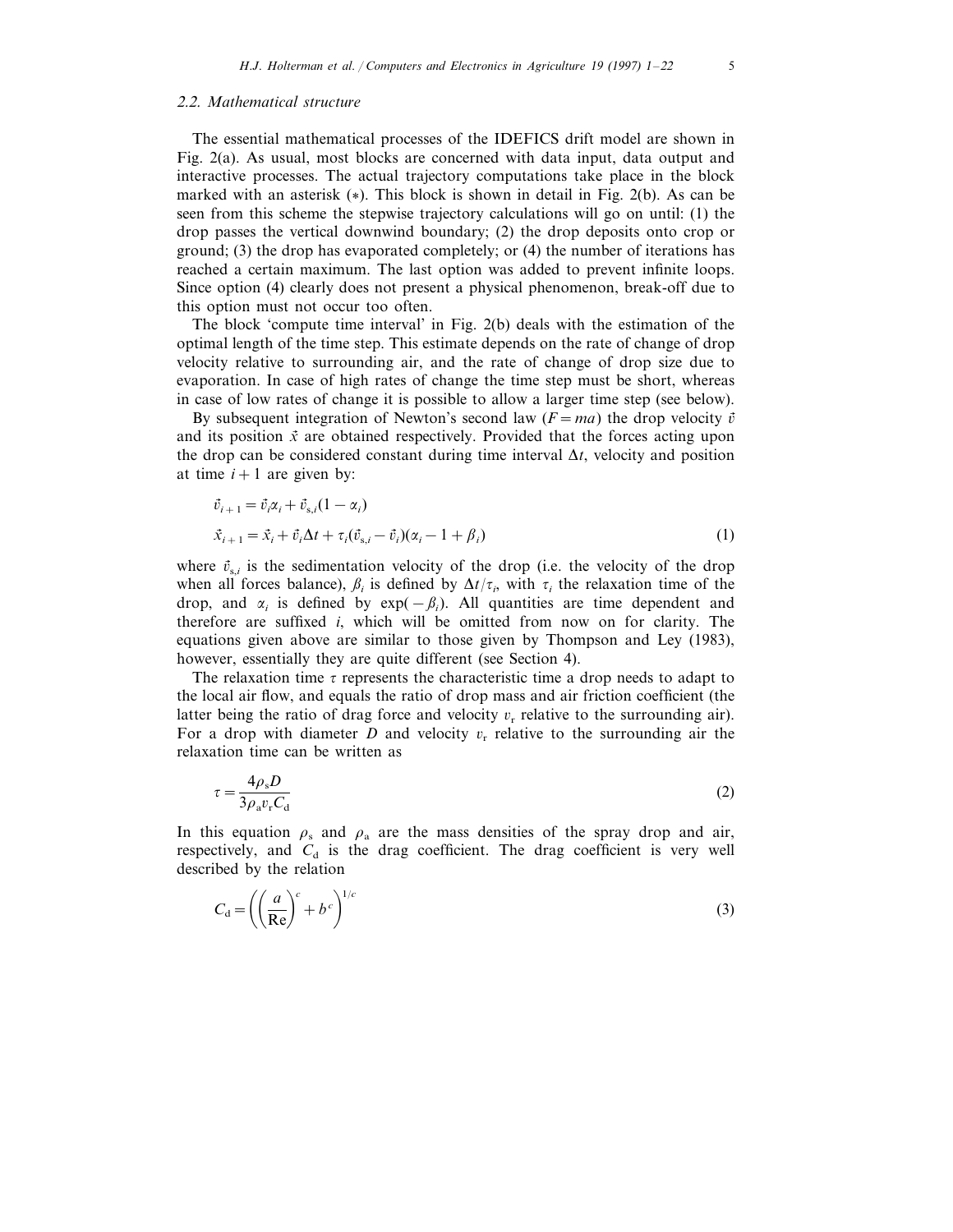

Fig. 2. Flow scheme of the IDEFICS drift model (a). The actual trajectory computations take place in the block marked with an asterisk  $(*)$ . The structure of this block is shown in detail in (b).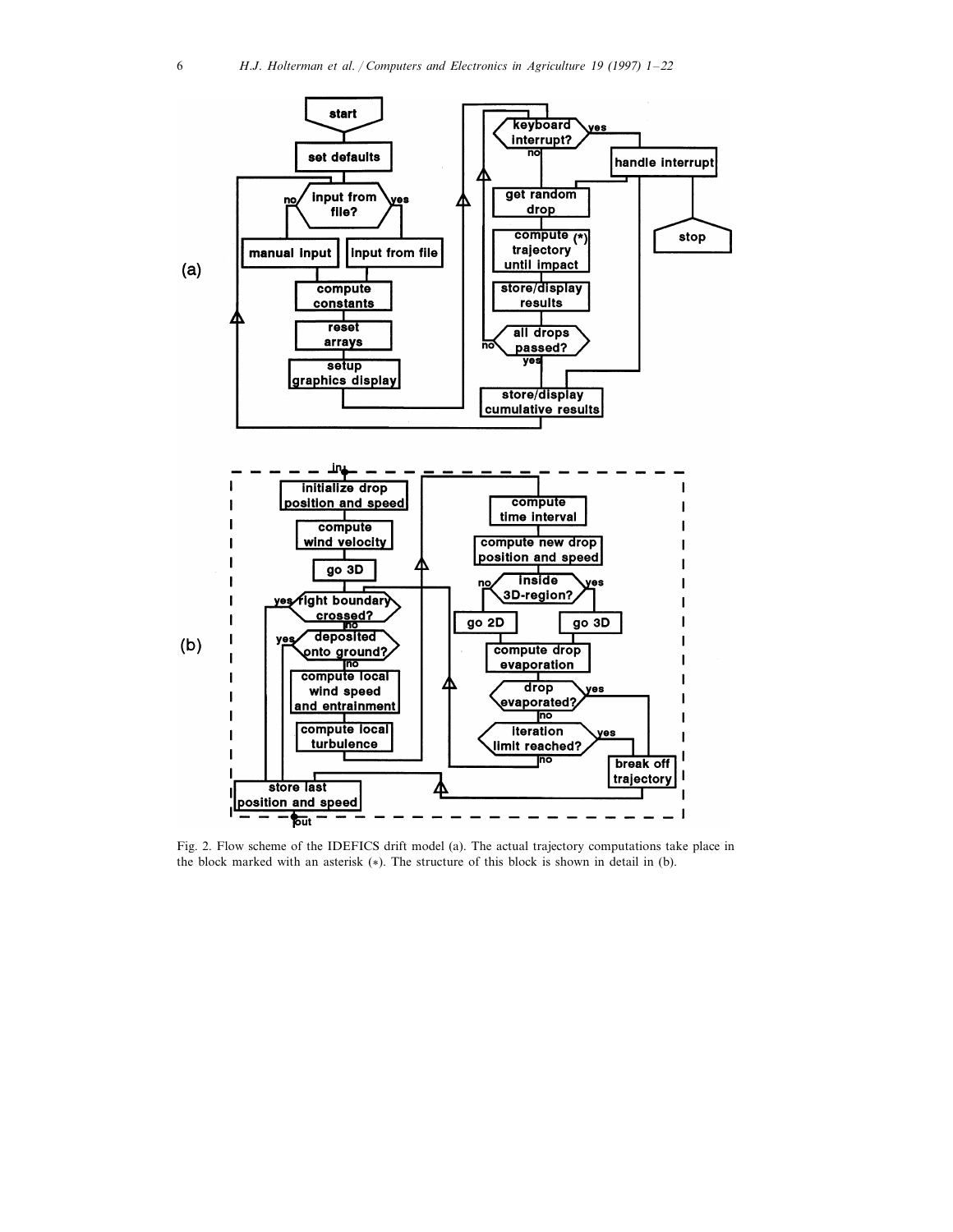where Re is Reynolds' number, and with the empirical constants  $a = 24$ ,  $b = 0.32$ and  $c = 0.52$ . This relation fits very close to experimental drag coefficients of solid spheres (Eck, 1961) for Reynolds' numbers up to  $10<sup>4</sup>$ , which is far beyond Reynolds' numbers occurring in all types of ground applications.

The sedimentation velocity  $\vec{v}$ , depends on gravitation and wind velocity:

 $\vec{v}_s = \tau \vec{g} + \vec{u}$  (4)

where the first term represents the vertical settling velocity due to gravitation and the second term the local wind speed. The latter comprises average wind speed and local air turbulence. The suffix *i* with  $\vec{v}_{s,i}$  and  $\tau_i$  (and subsequently with  $\alpha_i$  and  $\beta_i$ ) reflects that these quantities may change continuously but must be considered constant during interval  $\Delta t$ . This is only acceptable as long as they do not change 'too much' during  $\Delta t$ , or more precisely, time interval  $\Delta t$  should be short enough to sufficiently limit their changes. It can be shown that in all practical cases the relative change of  $\tau$  limits  $\Delta t$  much more than that of  $\vec{v}_s$  does. By taking the time derivative of Eq. (2) the relative change  $|\Delta \tau / \tau|$  (i.e. its absolute value) during  $\Delta t$  can be obtained, which is a function of  $\Delta t$ . Inversely, this relation limits  $\Delta t$  if  $|\Delta \tau / \tau|$  is not allowed to exceed a preset value (between 0 and 1).

To prevent the steps along the trajectory becoming too large or too small, it is convenient to restrict the possible values of the time step. The higher limit can be set manually, but should be chosen in accordance with the intended spatial resolution of the ground deposits.

The lower limit is set by the approximate time for a drop to pass the liquid sheet just below the nozzle outlet:

$$
\Delta t_{\rm min} = \frac{z_{\rm sh}}{v_0} \tag{5}
$$

where  $z_{sh}$  is the length of the liquid sheet and  $v_0$  is the initial drop velocity at the nozzle outlet.

In the region where entrained air is present (entrainment region) the higher limit usually is too large, due to the fact that the gradient of  $\vec{v}_s$  locally is too large to be neglected. Therefore, in the entrainment region the time step is not allowed to exceed the time needed to fall 1/10th of the nozzle height above the ground:

$$
\Delta t_{\text{e,max}} = \frac{0.1h_0}{|\vec{v}|} \tag{6}
$$

where  $h_0$  is the nozzle height and  $|\vec{v}|$  is the local velocity of the drop.

To overcome occasional problems just after a drop has left the nozzle, the first few time steps of each drop are set equal to the lower limit  $\Delta t_{\text{min}}$ .

#### 2.3. *Essential parameters*

A large number of physical parameters are involved. These parameters are divided into three categories (the essential parameters added between brackets):

(a) field related parameters (crop height, geometry of the ditch);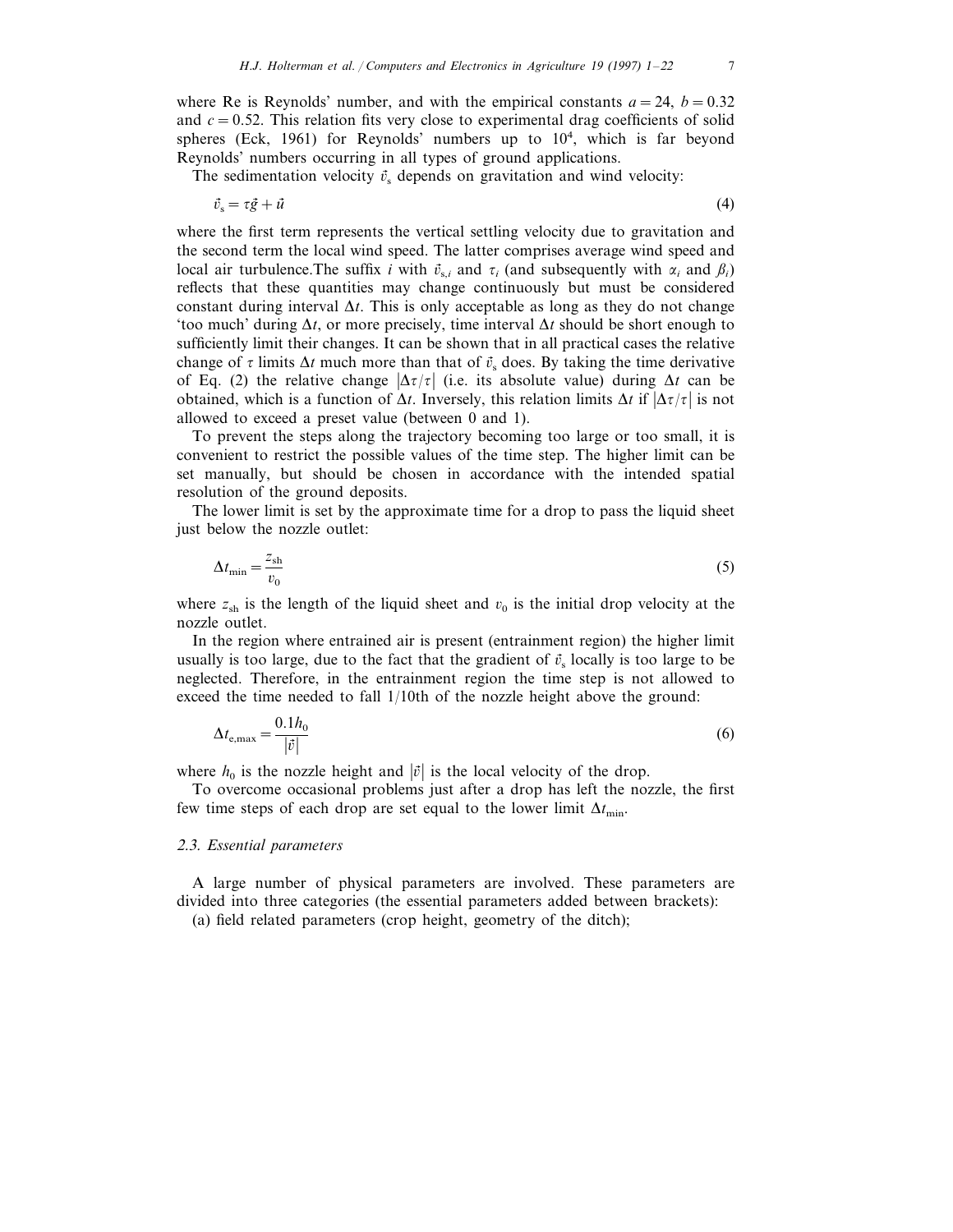(b) sprayer related parameters (nozzle height above crop, distance of nozzle to edge of crop, droplet size spectrum and top angle of the nozzle, liquid pressure, entrainment, forward speed of the sprayer, concentration of active ingredients);

(c) atmospheric parameters (average wind speed, air turbulence and stability, relative humidity, temperature).

# 2.4. *Field related parameters*

With respect to the crop, it is assumed that its height is the only parameter in the model. Other parameters, such as crop density or structure of the foliage are neglected. It seems obvious that density and structure of the crop have little effect on drift, since drifting drops will hardly ever experience the vicinity of the crop. Strictly speaking, the logarithmic wind profile above the canopy (see below) may be affected by crop structure, but a significant effect on spray drift is not likely. In the model, small droplets are allowed to penetrate the canopy to a depth depending on their momentary diameter, before settlement on the crop occurs. Theoretically, this gives small droplets the opportunity to leave the canopy by turbulence at the top or, more important to drift, at the downwind edge of the crop. However, since only few droplets will act like this, their contribution to downwind deposits will be rather small.

Downwind from the crop a field of cut grass (height 0.05 m) is assumed. The optional ditch is symmetrical, with adjustable depth, width and slope. The width of the free zone between crop and ditch is adjustable also.

#### 2.5. *Sprayer related parameters*

The position of the nozzle (height above the crop, distance to the edge of the crop) is a major parameter affecting the amount of drift. Boom movements are not accounted for in the model.

Nozzle type and liquid pressure determine the drop size distribution, the top angle of the spray cone and the initial velocity of drops just below the nozzle. The model only deals with hydraulic flat fan nozzles, which are common practice in field spraying in the Netherlands. Drop size distribution, initial velocity and angular liquid distribution were measured using laser-interferometry (phase-Doppler particle analyzer (PDPA), Aerometrics).

The velocity vector of small drops at various positions in a stationary spray cloud below a nozzle was determined with the PDPA system. These data were used to determine the entrainment velocity distribution below the nozzle. Close to the nozzle outlet the measured velocities had to be corrected for inertia of the drops, which caused the entrainment velocity to be significantly lower than the average velocity of the small drops.

At the axis of the spray cone, the relation of Briffa and Dombrowski (1966) can describe the velocity of the entrained air very well: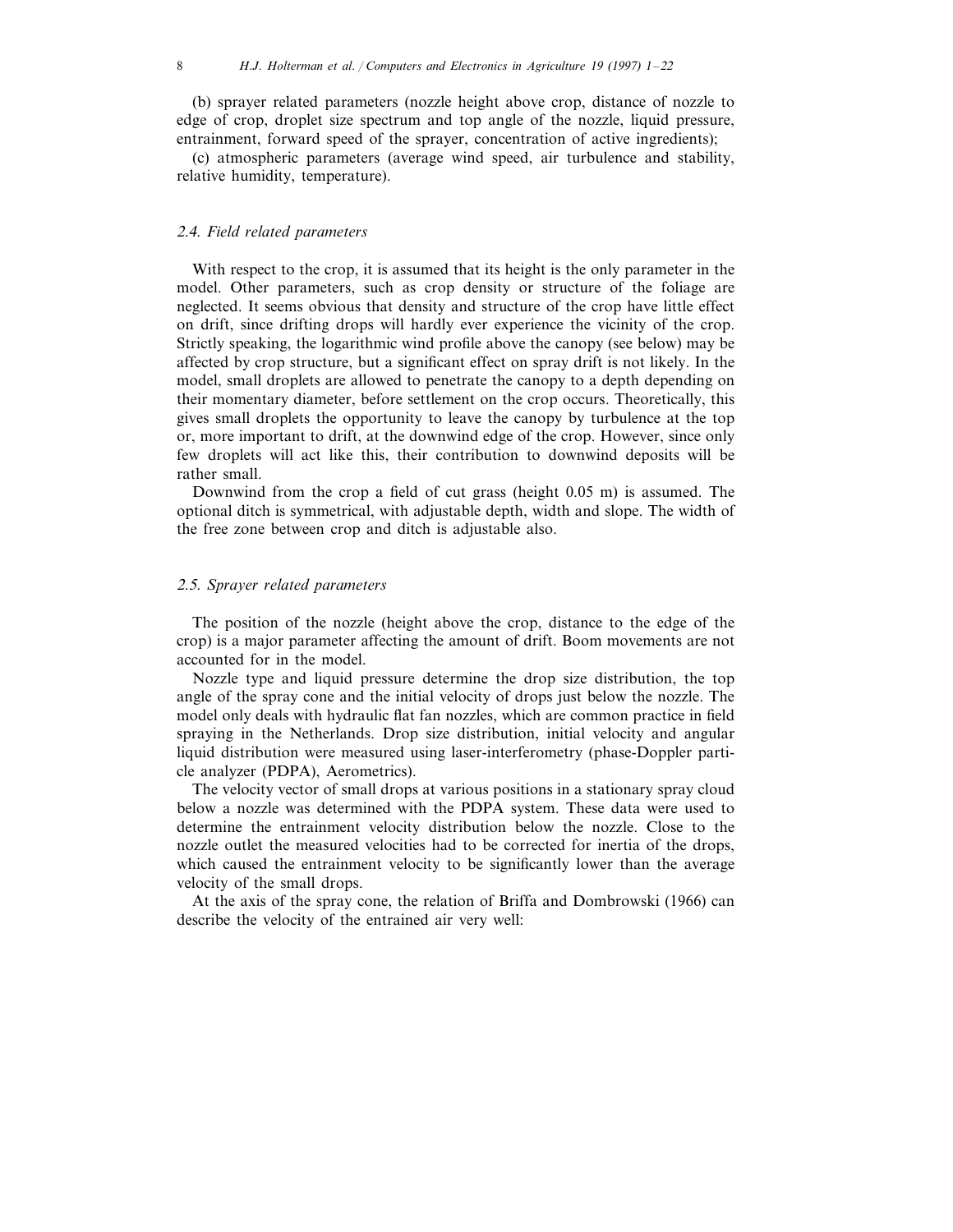$$
u_{e,ax}(h) = v_0 \left(\frac{z_{sh}}{h}\right)^{K_e} \tag{7}
$$

where *h* is the distance below the nozzle outlet and  $K<sub>e</sub>$  is a constant. It appeared for various flat fan nozzles at different pressures that  $K_e$  was approximately equal to 0.7.

In a plane perpendicular to the axis of the spray cone, and at a distance *h* below the nozzle, the velocity (amplitude) of entrained air is modelled by

$$
u_{e}(p,q,h) = u_{e,\text{ax}} \frac{1}{4} \left( \cos\left(\frac{\pi p}{f_h p_0}\right) + 1 \right) \left( \cos\left(\frac{\pi q}{f_h q_0}\right) + 1 \right)
$$
(8)

where  $p$  and  $q$  represent the two orthogonal distances from the axis (respectively parallel and perpendicular to the flat fan spray cone), and  $p_0$  and  $q_0$  represent the theoretical outer limits of the spray cone and are proportional to *h*, depending on top angle and 'lateral' top angle. The constant  $f<sub>h</sub>$  is an extension factor for entrained air outside the actual spray cone, and empirically set between 1.2 and 1.8, depending on nozzle height above the ground and based on patternator experiments.

It is assumed that the lateral top angle of the spray cone is small enough to neglect the component of the entrainment velocity in the *q*-direction. The components in *h*- and *p*-direction (respectively, downward and sideward, in the plane of the flat fan) are assumed to be related with the relative position in the spray cone:

$$
\frac{u_{e,p}}{u_{e,h}} = f_{ph} \frac{p}{h} \tag{9}
$$

where the constant  $f_{ph}$  represents the deviation of the direction of airflow from a straight line back to the nozzle outlet, due to inflow of air into the spray cone. This constant is empirically set to 0.9, based on the PDPA measurements.

Obviously the entrained air-current cannot penetrate the ground and must deflect sidewards in the vicinity of the ground. An imaginary nozzle below the ground and spraying upward, causes an entrained air which is also directed upward. In fact, the same equations as given above can be used, except that the *h*-direction is upward now, and *h* is the vertical distance above the imaginary nozzle subsoil. This 'image concept' was verified with stationary measurements of spray deposition on a patternator, for a flat fan nozzle at different heights.

The interaction between entrainment and wind speed was estimated empirically from calibration experiments described below.

Forward speed will affect entrainment, and thus may also be important. In a first approach, it is assumed that the vectorial sum of natural and apparent wind velocity, the latter due to forward speed, causes the entrained air flow to shift sideward. Deflection of the entrained air is neglected. When the distance, in the driving direction, between a drop and the nozzle exceeded a preset value (arbitrarily set to 1 m) the model turned from 3D to 2D. An accurate assessment of the 3D/2D boundary regarding the extent of the entrainment region did not give different results, nor did it reduce computing time.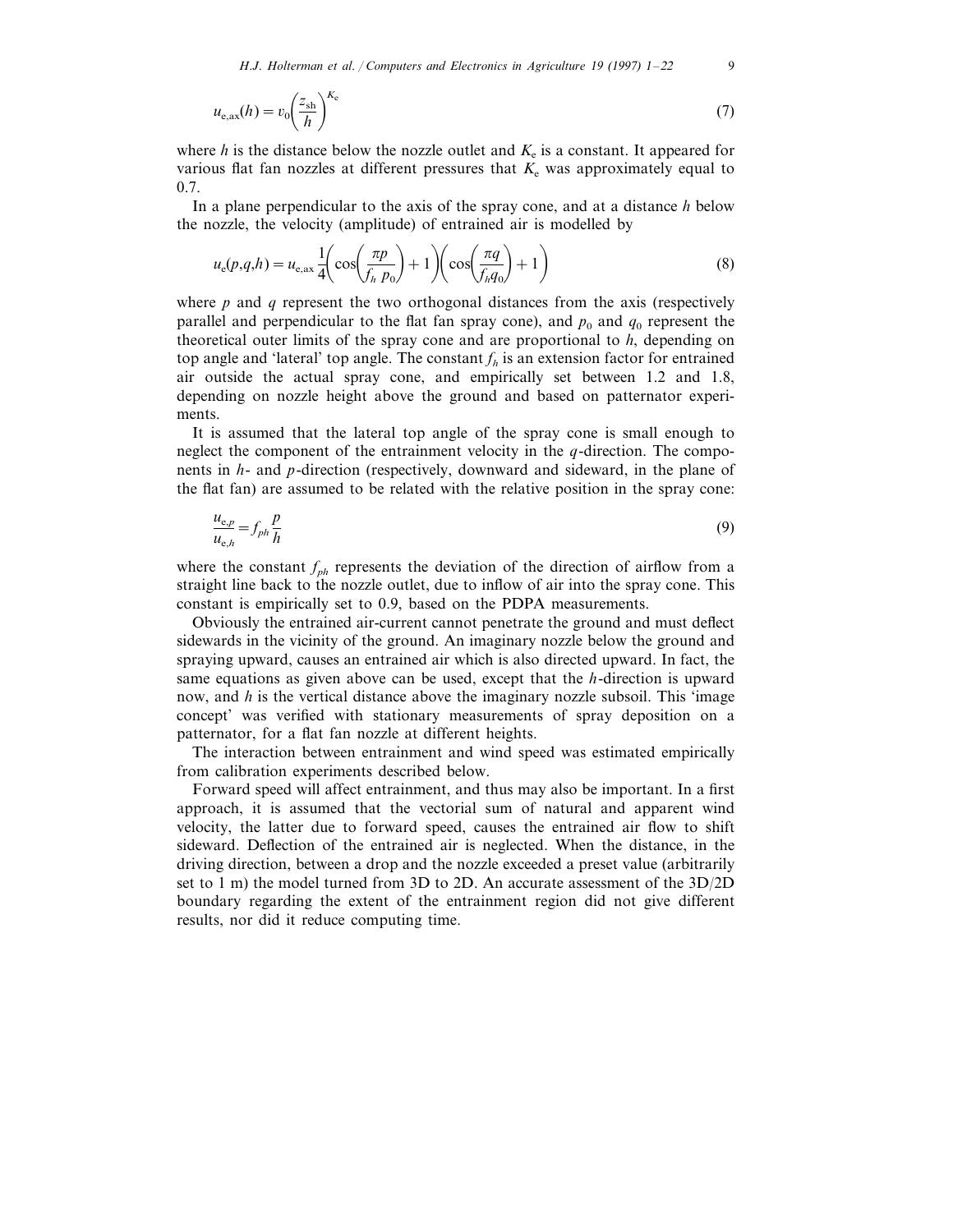Since for all aqueous sprays the evaporation rate of water is much higher than that of the pesticide ingredients, it is reasonable to assume that during spraying the pesticide does not evaporate at all. Therefore the initial concentration of the formulation in the tank of the sprayer determines the final particle diameter when all water has evaporated.

## 2.6. *Atmospheric parameters*

The average wind speed, *u*, is assumed logarithmic with height *z* above the ground (Hartley and Graham-Bryce, 1980):

$$
u(z) = \frac{u_*}{k} \ln\left(\frac{z - d_z}{d_r}\right) \tag{10}
$$

where  $u_*$  is the 'friction velocity',  $k$  is von Karman's constant (approximately equal to 0.41),  $d<sub>z</sub>$  is the zero plane displacement, and  $d<sub>r</sub>$  is the roughness length. The wind profile parameters *d<sub>r</sub>* and *d<sub>r</sub>* are roughly proportional to crop height (Monteith and Unsworth, 1990). Air turbulence is quantified by the turbulent exchange coefficient (or eddy diffusivity), which depends on average wind speed and atmospheric stability. The latter, quantified by the Obukhov length, depends on the vertical gradient of air temperature and wind speed.

Inside the crop the logarithmic profile is not valid. Following Thom (1971), the model assumes an average wind speed inside the crop described by

$$
u(z) = \frac{u_c}{(1 + K(1 - z/h_c))^2}
$$
(11)

where  $u_c$  is the average wind speed at crop height  $h_c$ . For continuity,  $u_c$  must equal the wind speed given by Eq. (10) at crop height. The constant *K* depends on crop structure, and is set to 2.0, being a coarse average of the range given by Hartley and Graham-Bryce (1980).

Although the logarithmic wind profile is valid only in situations of neutral stability, it is used throughout. The slight adjustments of the profile under stable and unstable conditions are neglected. At the edge of the crop, crop height decreases abruptly to the height of cut grass. However, the wind speed profile, whose exact form depends on crop height, is allowed to change gradually downwind from the edge of the crop, and eddy recirculation effects were ignored.

Relative humidity, together with air temperature, determine the evaporation rate of water from droplets. More directly, the dry-bulb and wet-bulb temperature can be used instead. The rate of evaporation of water drops is described by Williamson and Threadgill (1974). If it is assumed that drops flow through air with a velocity close to their sedimentation velocity, the rate of evaporation can be simplified to

$$
\frac{\mathrm{d}D^2}{\mathrm{d}t} = rD + s \tag{12}
$$

where *D* is the drop diameter, and *r* and *s* are constants depending on dry- and wet-bulb temperature. Since large drops will settle to crop or ground before they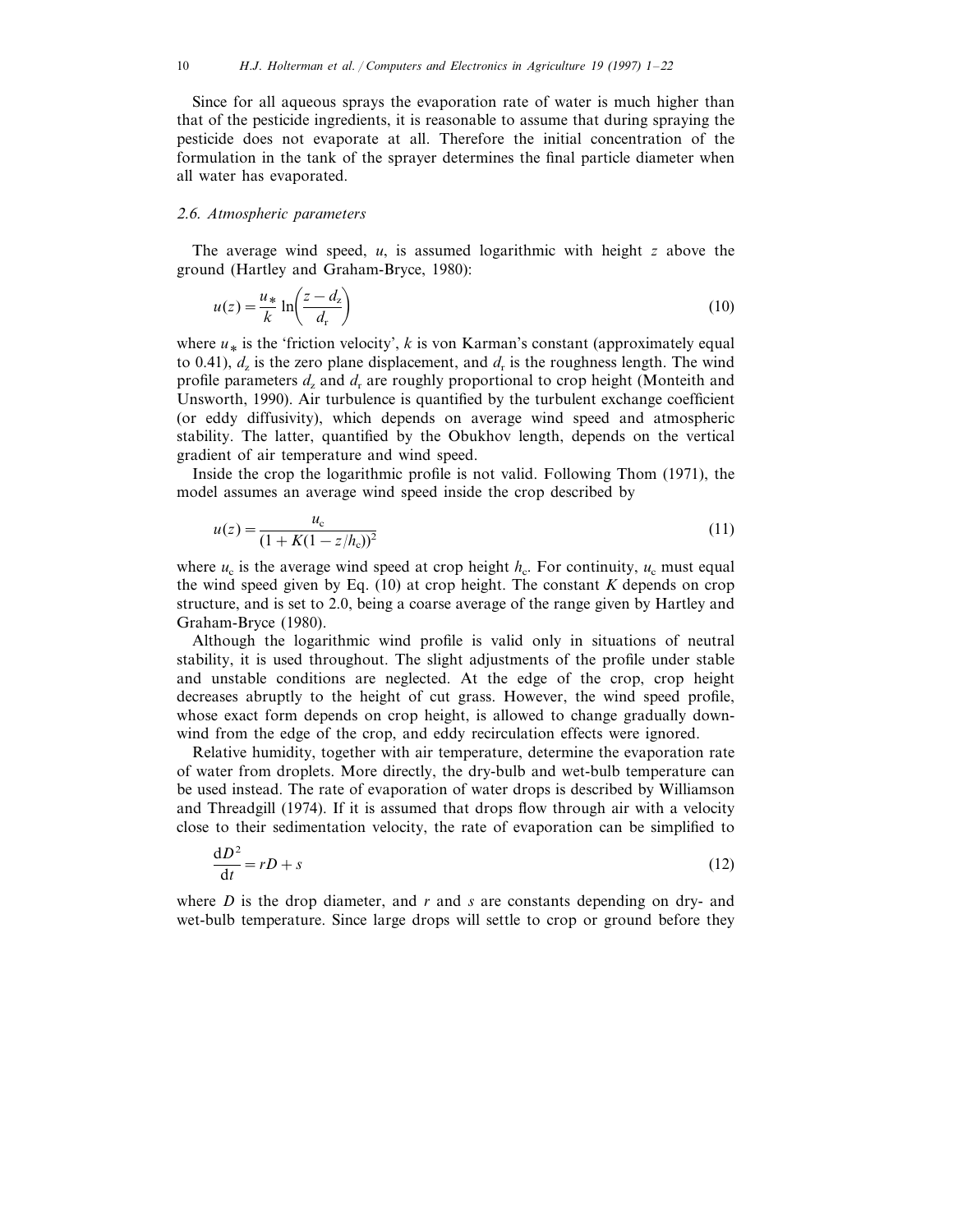have reached sedimentation velocity, this simplification is in fact only valid for small drops. However, as flight times of large drops are very short, there is no significant effect of evaporation for large drops.

While in practice relative humidity may be different at different locations (within the crop canopy, above the crop, just below the nozzle), in the model a constant relative humidity is assumed throughout.

# **3. Calibration**

#### 3.1. *Materials and methods*

Calibration experiments were carried out using an experimental carriage which was pulled over a 15 m rail track at an adjustable constant speed. A spray nozzle was mounted to the carriage in such a way that the wake behind the carriage could not affect the spray below the nozzle. The middle part (7 m length) of the track with the according up- and downwind areas are referred to as the measurement region. The stationary supply tank of spray liquid was placed outside this measurement region. The tank was connected to the nozzle at the carriage by a rubber hose, hauled by the moving carriage. The rail track was placed perpendicular to the mean wind direction. If during the day the mean wind direction changed, the track was repositioned accordingly.

The spray liquid was tap water containing a fluorescent dye (Brilliant Sulfo Flavin, BSF; Colour Index number CI 56205; 1.0 g/l) and a surfactant (Agral<sup>TM</sup> LN, Zeneca Agro Ltd; 1 ml/l). Spray deposits onto the ground were measured up to 5 m downwind from the rail track, using synthetic cloths  $(0.50 \times 0.08$  and  $1.00 \times 0.08$  m<sup>2</sup>) as collectors. Spray droplets still airborne at 5 m downwind were sampled using spherical synthetic cleaning pads (diameter 0.08 m) tied to a vertical string, at a spacing of 0.5 m, and up to 2.5 m height. The collectors were washed and the BSF concentration in the extracted fluid was measured by fluorimetry (Perkin Elmer LS-2B Fluorimeter). Wind speed and temperature were recorded at 5 s interval at 0.5 and 2.0 m height, using cup anemometers and Pt100 sensors (screened against solar radiation), respectively. Relative humidity and air temperature were recorded manually at a height of 1.5 m. The area upwind from the 7 m measuring track was kept free from instruments or obstructions. The distance from upwind obstacles (trees and buildings) was at least ten times their height, approximately. All trials were carried out on a field of cut grass (grass height  $\sim 0.05$  m).

Calibration experiments comprised of four boom heights (0.35, 0.50, 0.75 and 1.00 m above cut grass), four driving speeds (0.1, 0.25, 1.0 and 1.5 m/s), three flat fan nozzle types (top angle 110<sup>o</sup>; BCPC size classes fine (F; 0.9  $1/\text{min@300 kPa}$ ), medium (M; 1.6 l/min@300 kPa) and coarse (C; 3.2 l/min@300 kPa)), and three liquid pressures (200, 300 and 500 kPa). The situation with boom height 0.50 m, driving speed 1.0 m/s, nozzle size  $F$  (fine) at 300 kPa liquid pressure was chosen as a reference. Starting from this reference situation only one variable was changed at a time. In each situation drift was measured in three to four replications. The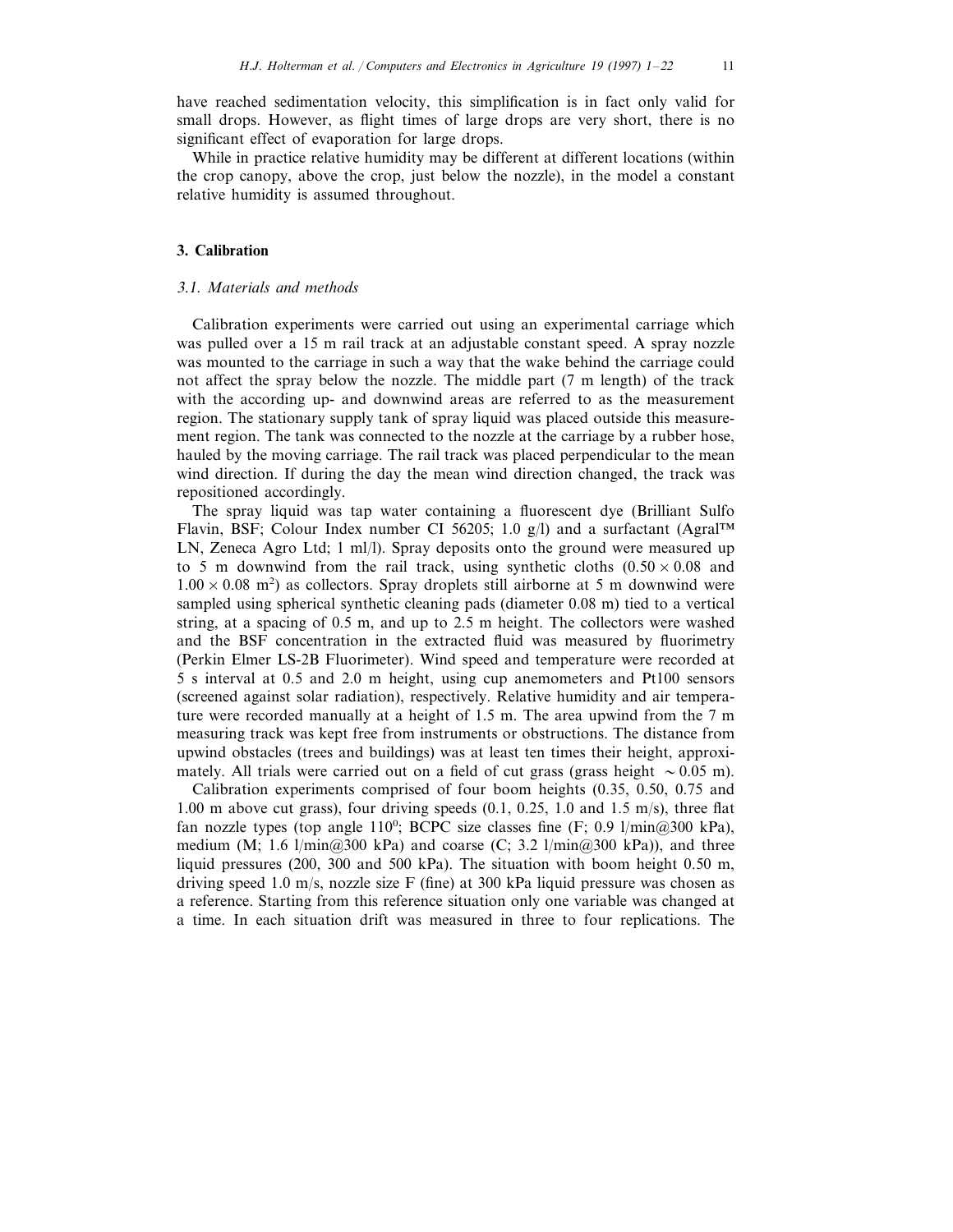reference situation comprised a total of ten trials, at average wind speeds ranging from  $1-5$  m/s. Each trial consisted of  $1-8$  passes along the same track and in the same direction, before the cloths were collected. The number of passes was chosen in accordance with driving speed, roughly giving similar cumulative passing times in each situation. Table 1 shows the experimental parameter settings and meteorological data. Whenever two values are given, these represent the lowest and highest value of a range. Each row in Table 1 corresponds to a certain choice of variables. Only for trial B2 (boom height  $0.75$  m) a distinction is made for medium and high wind speed (B2a and B2b respectively). Drop size data were obtained from measurements with the PDPA system mentioned above.

#### 3.2. *Experimental results*

Collection efficiency of the spherical collectors was estimated to be about 35%, assuming solid collectors and applying the method of May and Clifford (1967) for 75  $\mu$ m spray drops at 2 m/s local velocity. Although drop size and velocity vary, these values represent acceptable averages, as is supported by simulation results. The corrected amount of airborne spray at 5 m downwind usually was below 3% of the nozzle output. Ground deposits and airborne spray collection resulted in a spray recovery of about 80–95%.

Preliminary (unpublished) results on degradation of BSF in sunlight indicate that the apparent loss of material may well be due to this degradation. Therefore all experimental results were corrected assuming a perfect recovery of spray liquid material.

Figs. 3–7 show measured and computed ground deposits as a function of downwind distance from the nozzle, while varying different parameters. The graphic symbols indicate measured deposits, whereas the solid lines represent simulation results. Vertical bars indicate typical deviations between the lowest and highest value observed. In all cases the relative variation between replications is very small close to the nozzle  $(< 1$  m downwind). Fig. 3 shows the effect of average wind velocity on downwind spray deposits in the reference situation (RF). Clearly the importance of wind speed with respect to spray deposits increases with downwind distance. The ratio between highest and lowest experimental deposits (as indicated by the error bars) is similar for each wind velocity. Close to the nozzle  $(< 1$  m distance) deposits are mainly determined by direct ground coverage of the nozzle spray cone.

An effect of similar magnitude is observed in Fig. 4, where nozzle height is raised from 0.35 to 1.00 m. Deposits directly below the single nozzle will decrease with nozzle height above the ground, due to the increasing area covered directly by the spray cone.

Fig. 5 shows the effect of changing nozzle size. Obviously the coarsest nozzle gives the lowest downwind deposits. The apparent similarity of the average deposits of the medium and fine nozzle is remarkable. However, the number of replications is rather small, so this observed similarity may well be coincidental.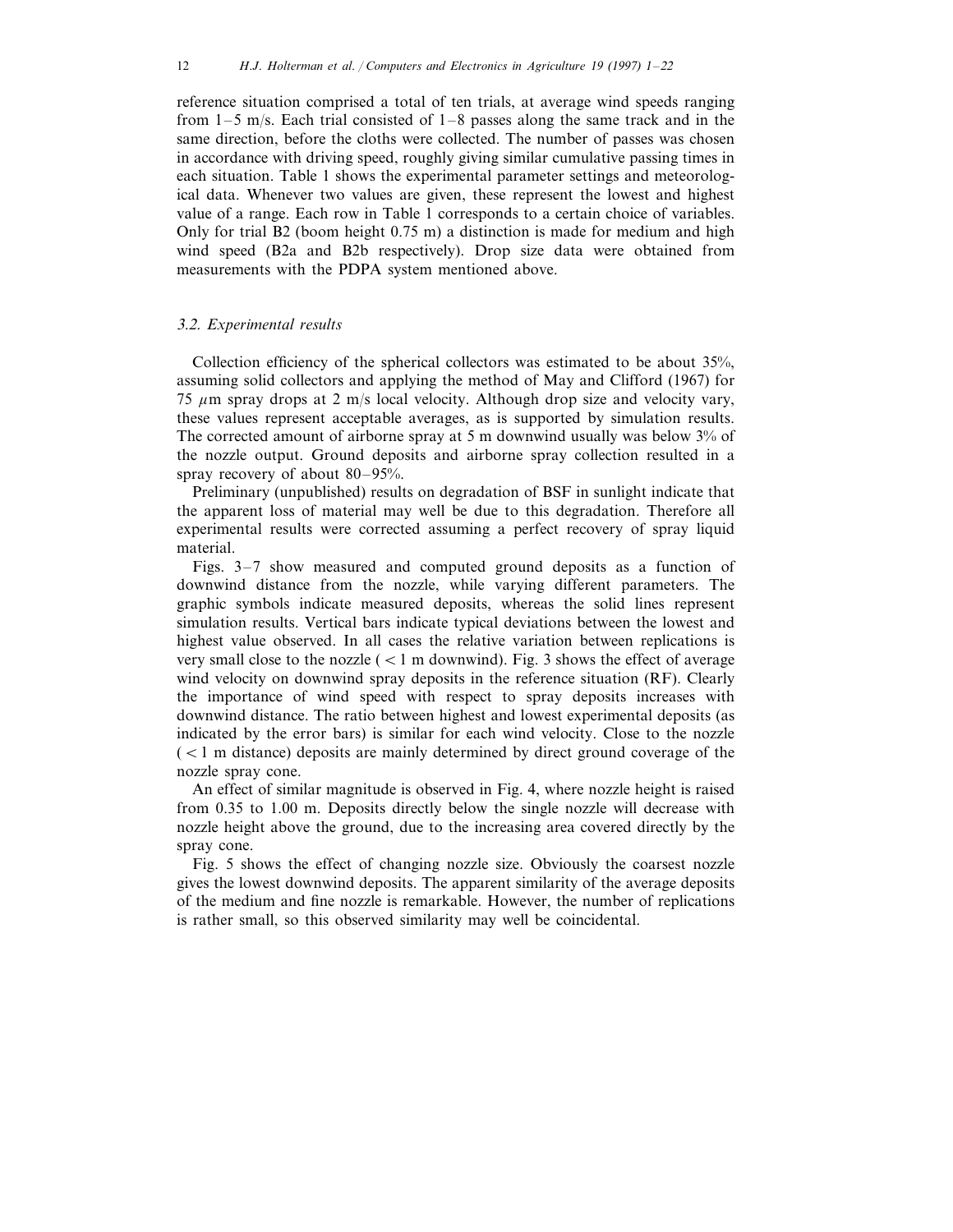| l codeª<br>Fial         | ₩ |         | $h\ (\mathrm{m})$                                                   | $v_{\rm d}~(\rm m/s)$ | Nozzle sizeb | $P_{\rm liq}$ (kPa)                               | $u_{\mathrm{avg}}~(\mathrm{m/s})$ | RH $(^{0}_{0})$                     | $T_{\rm a}$ (°C) |
|-------------------------|---|---------|---------------------------------------------------------------------|-----------------------|--------------|---------------------------------------------------|-----------------------------------|-------------------------------------|------------------|
| RF.                     |   | $5 - 8$ | 0.50                                                                |                       |              | 300                                               | $0.8 - 5.3$                       | $65 - 79$                           | $15 - 18$        |
| $\overline{\mathbf{B}}$ |   |         |                                                                     | $\mathcal{S}$         |              | 300                                               | $2.9 - 3.2$                       | $58 - 62$                           |                  |
| B2a                     |   |         | $\begin{array}{l} 35500000 \\ 0.0000000 \\ 0.000000 \\ \end{array}$ | $\frac{1}{2}$         |              |                                                   | $2.4 - 3.0$                       | $\infty$                            |                  |
| B2b                     |   |         |                                                                     | 00.1                  |              | $\frac{300}{300}$                                 | $4.8 - 5.6$                       |                                     |                  |
| $2533$                  |   |         |                                                                     | 1.00                  |              | 300                                               |                                   | $52 - 55$                           |                  |
|                         |   |         |                                                                     | 0.10                  |              |                                                   | $2.4 - 3.6$<br>$2.3 - 2.6$        |                                     |                  |
|                         |   | $2 - 3$ |                                                                     | 0.25                  |              |                                                   | $1.8 - 3.1$                       |                                     |                  |
|                         |   |         |                                                                     | 1.50                  |              |                                                   |                                   | $57 - 59$<br>$46 - 54$<br>$53 - 55$ |                  |
| Ξ                       |   |         |                                                                     | 00.1                  |              | $\begin{array}{c}\n 80 \\ 80 \\ 80\n \end{array}$ | $3.1 - 3.4$<br>$2.7 - 2.9$        | $69 - 71$                           | $\frac{8}{3}$    |
| $\Sigma$                |   |         |                                                                     | $\frac{0}{2}$         |              | 300                                               | $1.8 - 3.3$                       | $67 - 88$                           | $11 - 19$        |
| $\overline{\mathbf{p}}$ |   |         | 0.50                                                                | $\frac{8}{1}$         |              | $\approx$                                         | $1.9 - 2.9$                       | 65                                  | $\frac{8}{18}$   |
| P <sub>2</sub>          |   |         | 0.50                                                                | 00 <sub>1</sub>       |              | 500                                               | $1.9 - 2.7$                       | $78 - 80$                           |                  |

Table 1

abc

F, fine; M, medium; and C, coarse.

RF, reference situation; B, boom height varied; S, driving speed varied; N, nozzle type varied; and P, liquid pressure varied.

First two collectors close to nozzle exchanged for new cloths after three passes to prevent leaking through.

*H*.*J*. *Holterman et al*. / *Computers and Electronics in Agriculture* 19 (1997) 1–22 13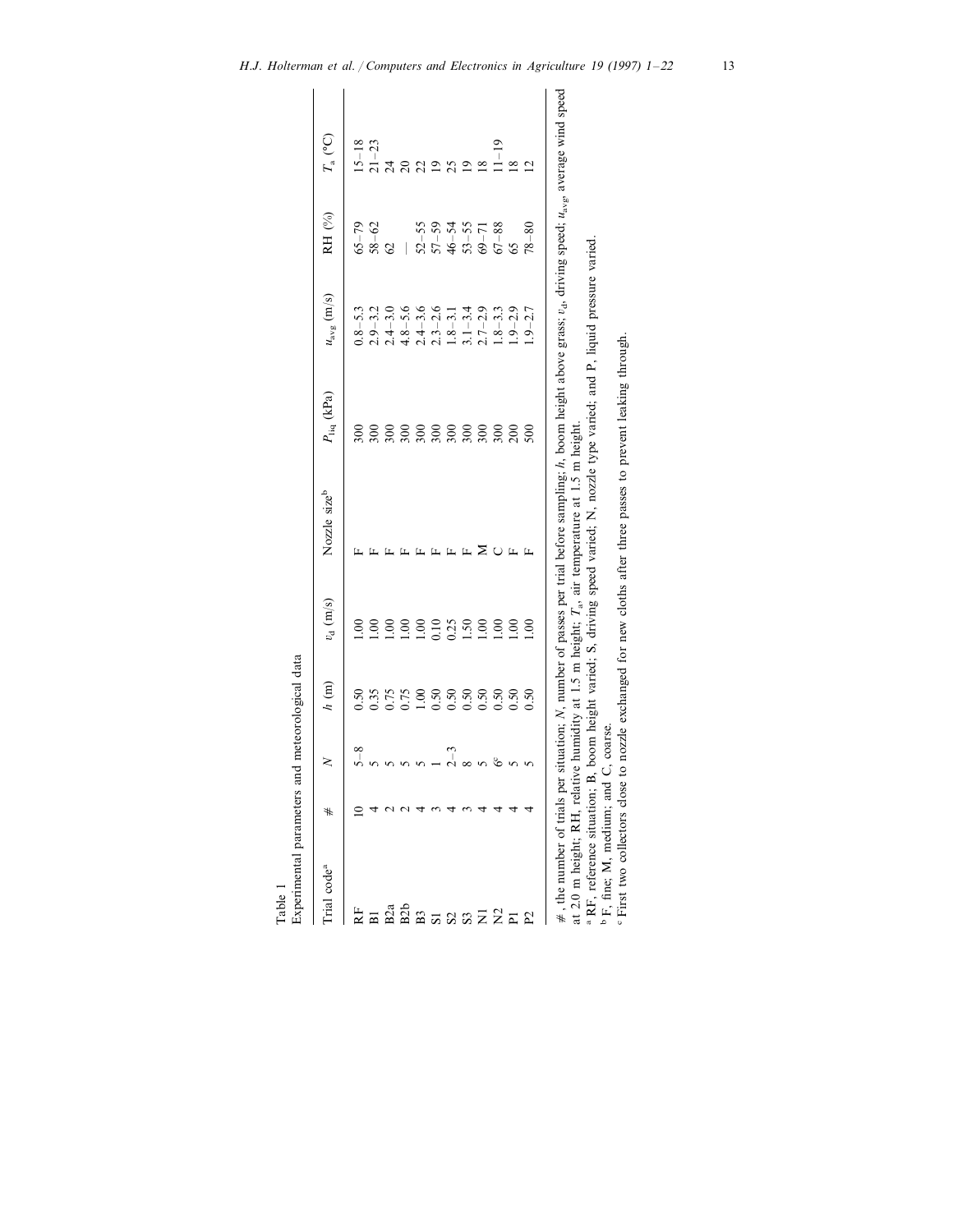Fig. 6 shows the downwind spray deposits when liquid pressure is changed using the same nozzle. Only insignificant differences are observed, which probably are due to slight variation of wind velocity between the trials.

Finally, the effect of driving speed is shown in Fig. 7. Again, observed differences are small and may well be due to slightly differing wind velocities.

So far only ground deposits were considered. In all cases, airborne drift data varied considerably and only a coarse effect of boomheight and wind speed could be observed.

## 3.3. *Computational results and calibration*

Figs. 3–7 show that in most cases the simulation results cover the experimental data very well at distances close to the nozzle  $(< 1$  m). In this area drift usually does not play an important role and deposits are governed by straightforward ballistic rules. In most cases, with increasing distance the relative difference between simulation results and experimental results appears to increase. However, although the model overestimates downwind spray deposits systematically in absolute sense, the relative effect of separate parameters on spray deposits is very similar to experimental results.



Fig. 3. Downwind spray deposits at various averaged wind velocities. Other parameter settings equal the reference situation. Symbols refer to experimental data. Solid lines with indices (a–d) refer to simulations. Error bars indicate typical deviations between lowest and highest value.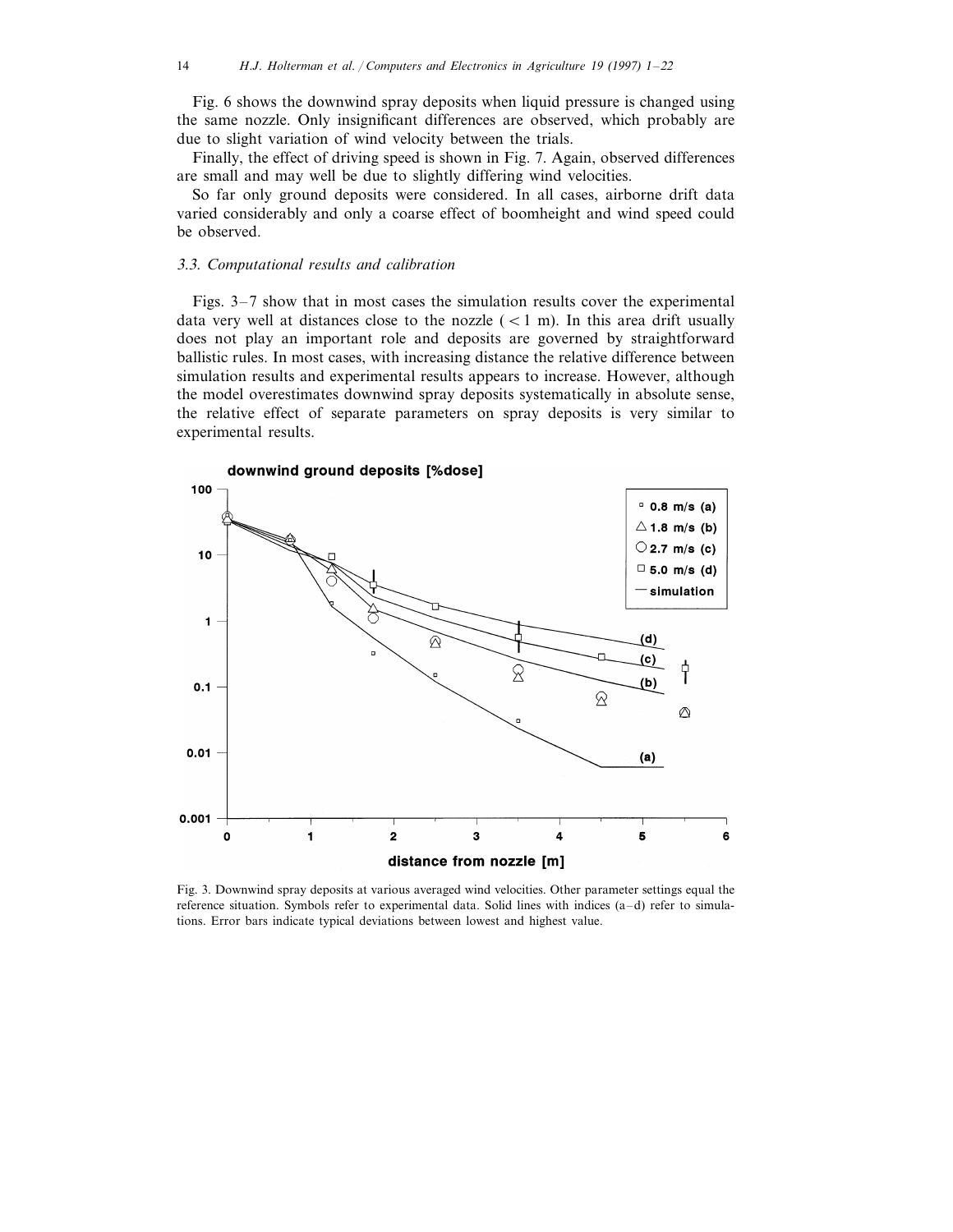

Fig. 4. Downwind spray deposits at various boom heights. Other parameter settings equal the reference situation. Symbols refer to experimental data. Solid lines with indices (a–d) refer to simulations. Error bars indicate typical deviations between lowest and highest value, for lowest and highest boom.

All experimental ground deposits were compared with the equivalent computational data. The ratios *R* of computational and experimental values were statistically analysed using regression analysis. It proved useful to define a dimensionless 'distance' *X*r:

$$
X_{\rm r} = \frac{x}{h_z} \left(\frac{v_0}{u_{\rm avg}}\right)^m \tag{13}
$$

where *x* is the actual downwind distance from the nozzle,  $h<sub>z</sub>$  is the nozzle height above the level of the zero plane displacement,  $v_0$  the initial velocity of drops at the nozzle outlet and  $u_{avg}$  the average wind velocity measured 2 m high.  $X_r$  has no strict physical meaning, although it crudely represents the downwind distance relative to the point of intersection of the axis of the spray cone with ground level, if both  $v_0$ and  $u_{\text{avg}}$  were constant throughout (with  $m=1$  as a trivial consequence).

The range of values for  $X<sub>r</sub>$  was divided into five regions, on each of which the ratio *R* was fitted to a different empirical formula:

(a)  $X_r < X_{r1}$ : Ln(*R*) =  $a_1 + b_1 X_r + c_1 u_{\text{avg}} h_z$  (*X<sub>r1</sub>* = 4);

- (b)  $X_{r1} \leq X_r < X_{r2}$ : Ln(*R*) = linear interpolation between (a) and (c);
- (c)  $X_{r2} \le X_r < X_{r3}$ : Ln(*R*) =  $a_2 + b_2 X_r + c_2 D_v$  (*X<sub>r2</sub>* = 6; *X<sub>r3</sub>* = 15);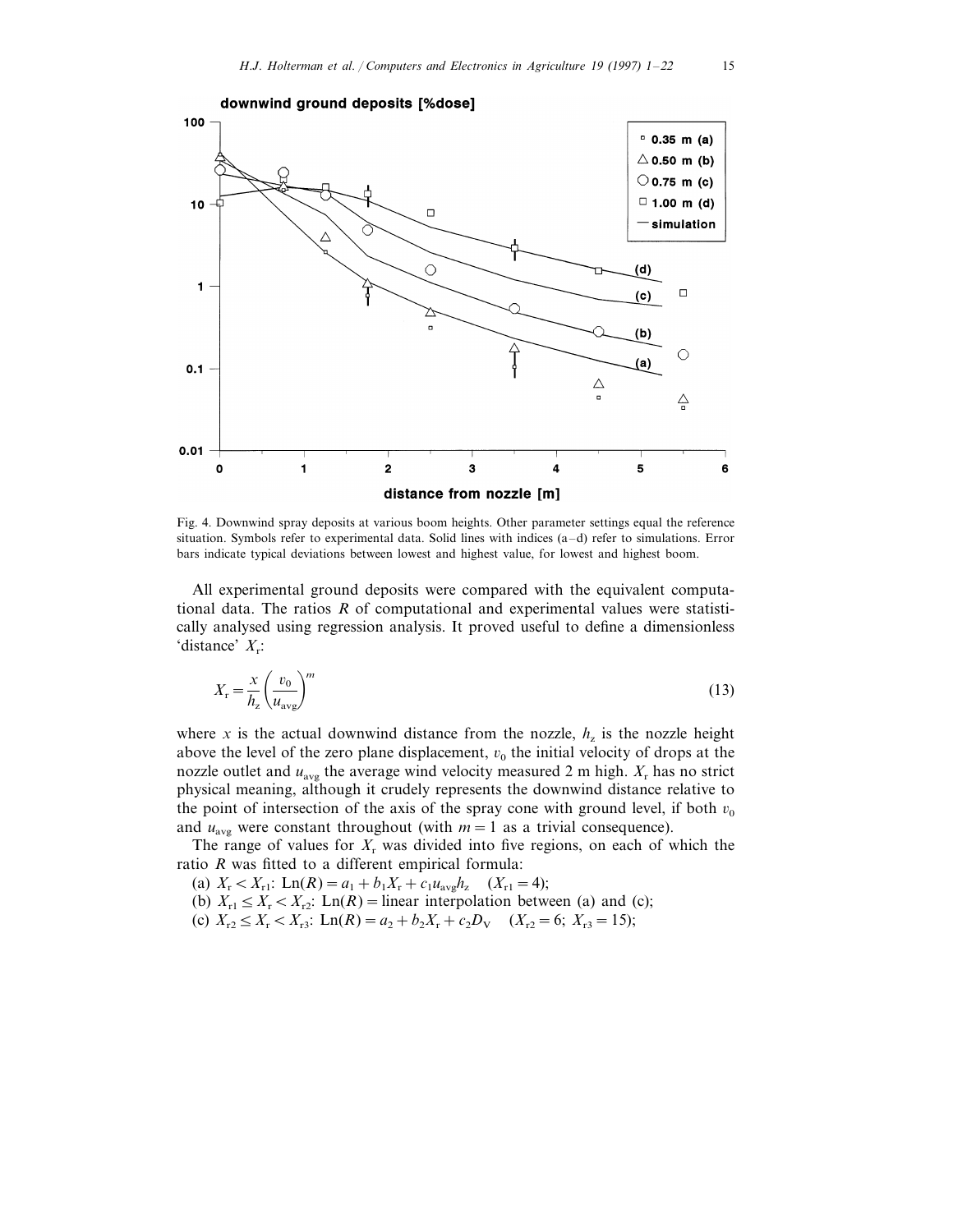(d)  $X_{r3} \le X_r < X_{r4}$ : Ln(*R*) = linear interpolation between (c) and (e); (e)  $X_r \ge X_{r4}: \text{Ln}(R) = a_3 + b_3D_v + c_3(v_0/u_{\text{avg}})^m \quad (X_{r4} = 30).$ 

Constants  $a_1 - c_3$  were determined statistically. The constant *m* preset at 0.63 appeared to give the best fit.  $D<sub>V</sub>$  represents the volumetrically averaged drop diameter, defined by:

$$
D_{\rm V} = \left(\frac{\Delta V}{N}\frac{6}{\pi}\right)^{1/3} \tag{14}
$$

where  $\Delta V$  is the liquid volume, collected as *N* separate drops on a certain collector.  $D_{\rm V}$  is a computational parameter, since it could not be determined from the experimental data.

Range borders  $(X_{r1-4})$  were chosen arbitrarily. On ranges (b) and (d) regression analysis could not provide a significant correlation with experimental parameters. Therefore on (b) and (d) a linear interpolation between the fitted equations belonging to the neighbouring ranges was used. Fig. 8 shows the relation between computational and experimental deposits, before and after calibration. It clearly shows that after calibration the cloud of dots is shifted towards the line,  $y = x$ .



Fig. 5. Downwind spray deposits using different nozzle types. Other parameter settings equal the reference situation. Symbols refer to experimental data. Solid lines with indices (a–c) refer to simulations. Error bars indicate typical deviations between lowest and highest value, for finest and coarsest nozzle.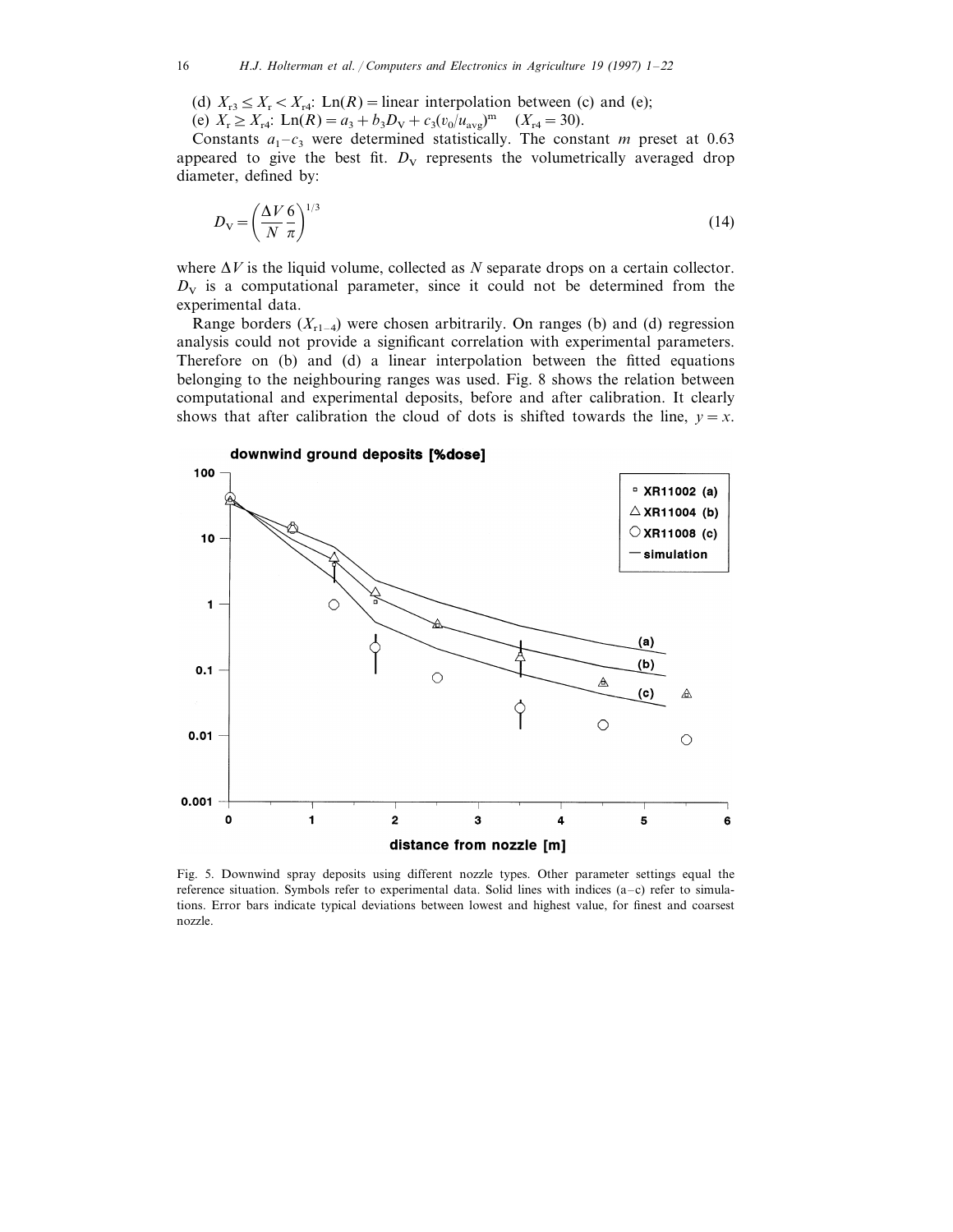

Fig. 6. Downwind spray deposits at different liquid pressures. Other parameter settings equal the reference situation. Symbols refer to experimental data. Solid lines with indices (a–c) refer to simulations. Error bars indicate typical deviations between lowest and highest value, for lowest pressure.

However, the spread of data has not decreased. This indicates that the spread of data is not related with average values of the essential parameters, but must be due to random deviations.

A comparison between measured downwind spray deposits in a field trial and calculated deposits is shown in Fig. 9. The squares represent an average over four replications using medium-sized nozzles on a conventional boom sprayer in a potato crop. Experimental data were obtained from Porskamp et al. (1995). The calibrated simulation results show a close agreement with averaged experimental results. The range of deposit values between individual replications, however, shows a ratio as high as factor ten between the lowest and the highest values (indicated by the vertical bars).

#### **4. Discussion**

The stepwise integration used in the IDEFICS model results in iterative equations for drop velocity and position (Eq. (1)). These equations look much like the equations given by Thompson and Ley (1983) (Eqs. (2) and (3)), apart from the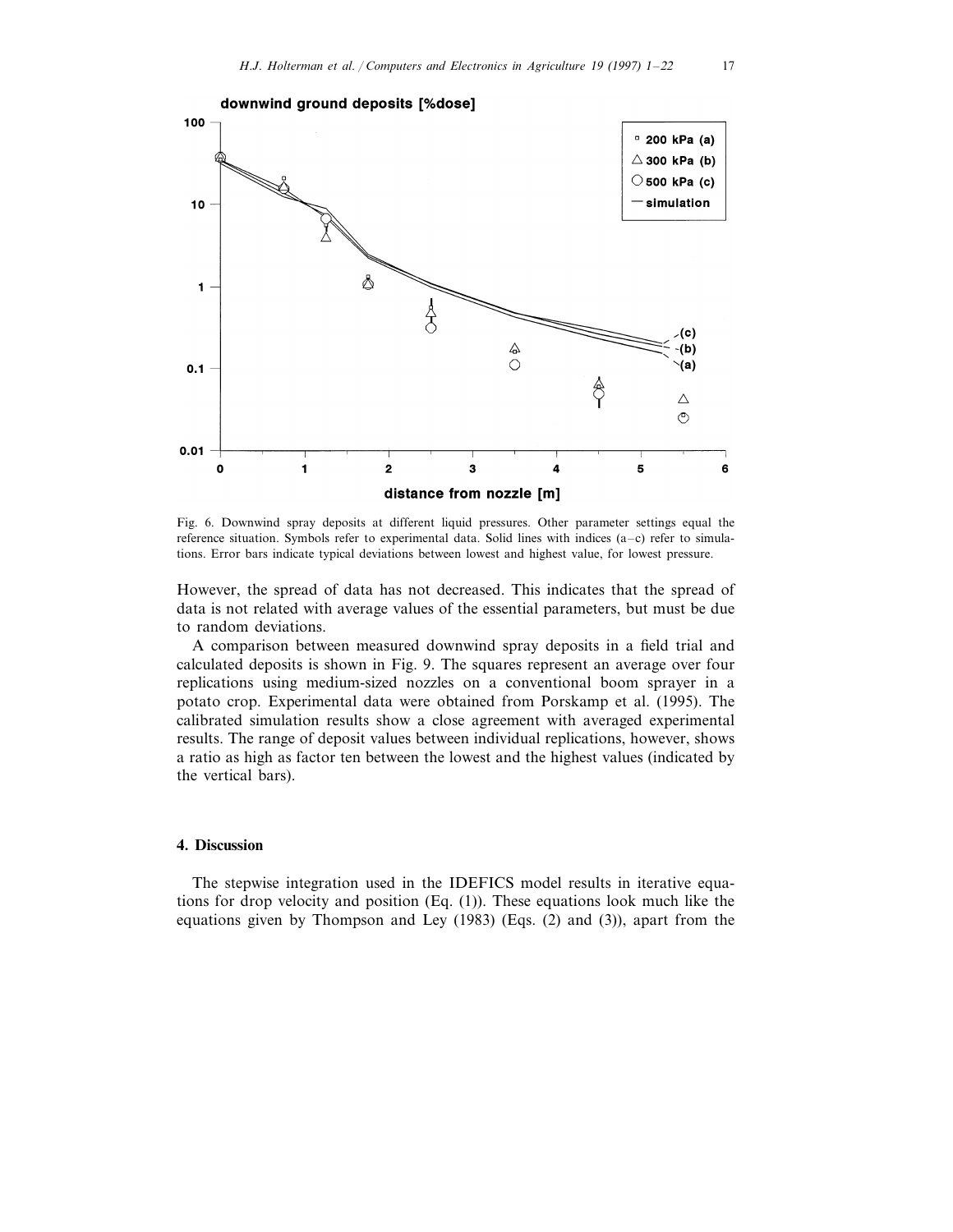random term not introduced here explicitly. However, a fundamental difference lies in the origin of their quantity  $\alpha$ , which is related to the Lagrangian scale of turbulence  $\tau_L$ , following Hall (1975). Strangely drop size seems not to enter their model equations. It can be shown, however, that for small drops  $\tau$  is usually much smaller than  $\tau_L$ . This implies that small drops will follow local air turbulence almost completely. Therefore, although their approach is essentially different from the one presented in this study, in practice they will lead to similar results.

In addition to this, one should distinguish Eulerian and Lagrangian turbulence. According to Smith (1959) Eulerian turbulence is much more important than Lagrangian turbulence for medium-sized drops ( $\tau$ g $> 0.5$  m/s; corresponding to water drops greater than 150  $\mu$ m diameter). This means that only for small drops  $\tau_{\rm L}$  should be applied; in other cases the Eulerian equivalent  $\tau_{\rm E}$  would have been more appropriate.

In general, the IDEFICS drift model can predict spray drift from boom sprayers well. The model can be used in absolute sense after calibration, but especially in comparative studies its strength can be utilized fully.

Both experimental results and model calculations indicate that cross-wind speed, boom height and nozzle size are the major factors affecting spray drift. The trials



Fig. 7. Downwind spray deposits at various driving speeds. Other parameter settings equal the reference situation. Symbols refer to experimental data. Solid lines with indices (a–d) refer to simulations. Error bars indicate typical deviations between lowest and highest value, for driving speed 1.0 m/s.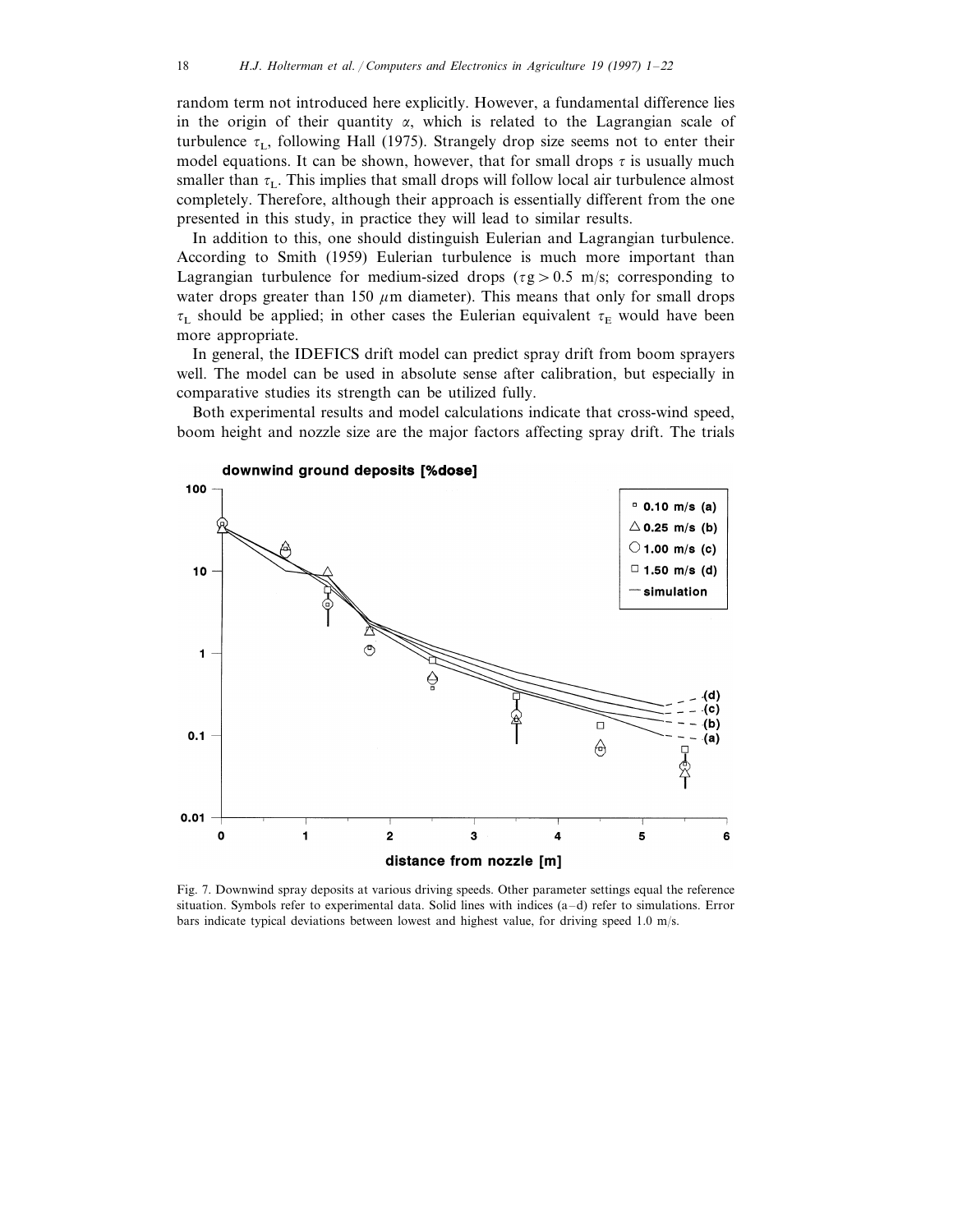

Fig. 8. Correlation between measured and calculated deposits, before and after calibration. The solid line shows the ideal relationship ( $y = x$ ).

involving nozzle size show that even in this carefully designed set of experiments unexpected results may come out, still showing a wide spread of data under similar conditions. This demonstrates the basic problem of experimentally investigating factors affecting drift. The most likely coincidental factors are momentary wind direction and wind speed. Even taking into account a number of passes before samples were collected, this could not eliminate such momentary aspects completely. Allowing more passes probably would give better average results, however, leakage of spray liquid through the collectors may become a problem.

Remarkably, liquid pressure and driving speed hardly affect downwind spray deposits, as both experiments and simulations show. A raised liquid pressure increases the relative amount of small drops, and is therefore expected to increase drift. However, the initial velocity of drops at the nozzle outlet increases also, which would decrease drift. In the limited set of experiments these effects apparently cancel out, giving no net drift effect. Since this result is based on trials with a flat fan nozzle producing a fine spray, it is too early to state the reliability associated with this cancelling out as a general phenomenon, which may be limited to short-ranged downwind ground deposits. Further investigations should answer such questions. For the moment, it indicates that one must be aware that reducing liquid pressure may not reduce drift at all.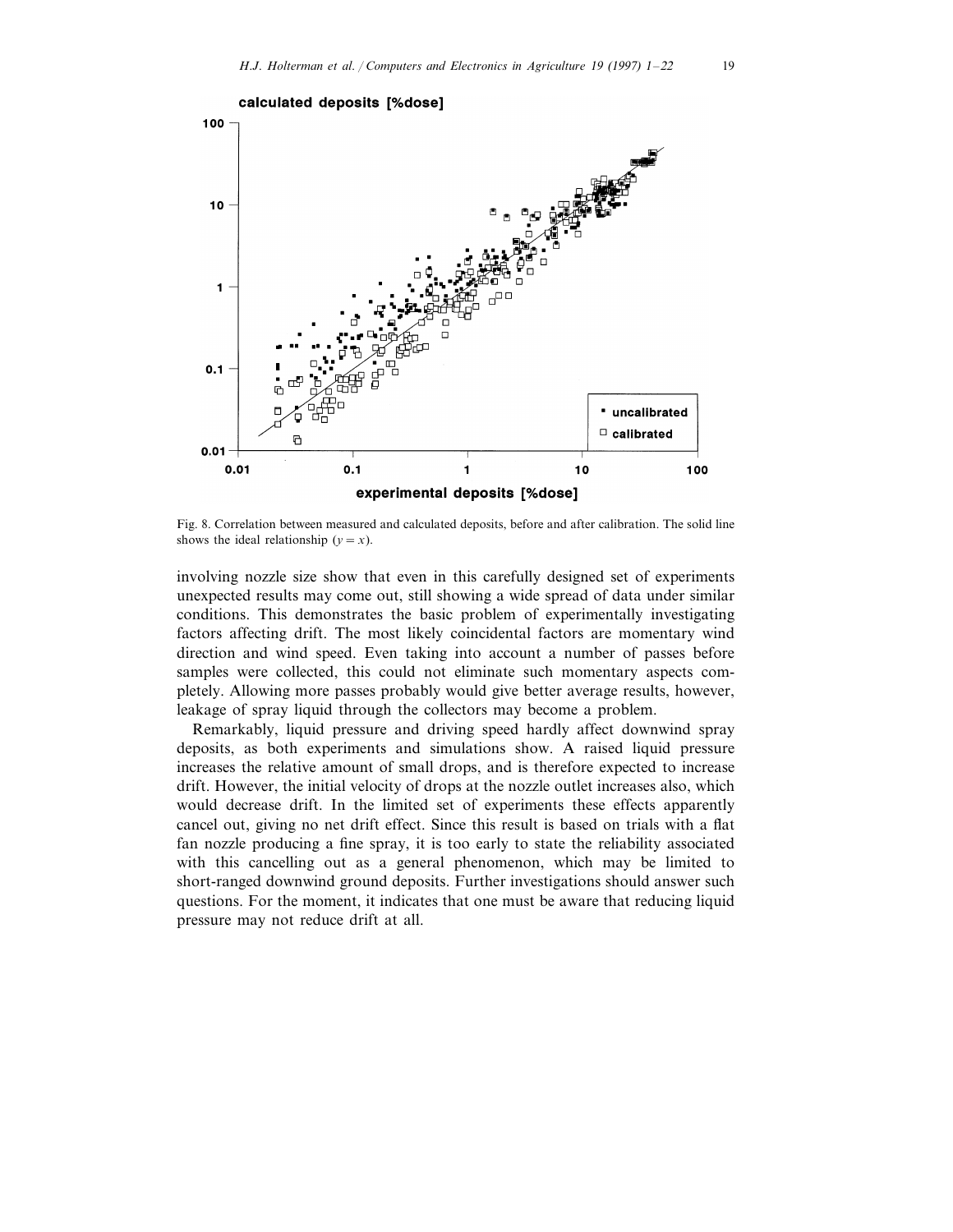Driving speed in this study ranges from very low to realistic velocities. Really high-speed driving was not investigated, therefore the effect of high-speed driving on drift cannot be assessed. This study indicates that common driving speed probably does not affect spray drift considerably.

The comparison with averaged field trials shows that the IDEFICS model can simulate practical cases well. The wide variation between single field trials, however, indicates that such trials cannot be used to verify model results accurately. Practical cases not only give rise to problems involving the momentary aspects of wind, but also the problem of boom movements arises. With respect to drift the vertical boom movements are the worse. However, the increase of drift due to a boom height momentarily above its mean will be partly neutralized by boom heights below mean. Since horizontal boom movements may be considered as quick changes in driving speed, it is not likely that these will affect drift considerably.

Until now the IDEFICS model is calibrated only for a single nozzle spraying above grass. Most trials involved a nozzle producing a fine spray quality. Further investigations therefore should include multi-nozzle arrangements (e.g. entrained air-currents may be change considerably), trials above a crop canopy and nozzles producing medium and coarse spray qualities.



downwind ground deposits [%dose]

Fig. 9. Comparison of downwind spray deposits in practical field trial (average of four replications) and simulation results. Sprayed volume, 300 l/ha; wind velocity, 3.5 m/s; and boom height, 0.7 m above mature potato crop. Error bars indicate typical deviations between lowest and highest value.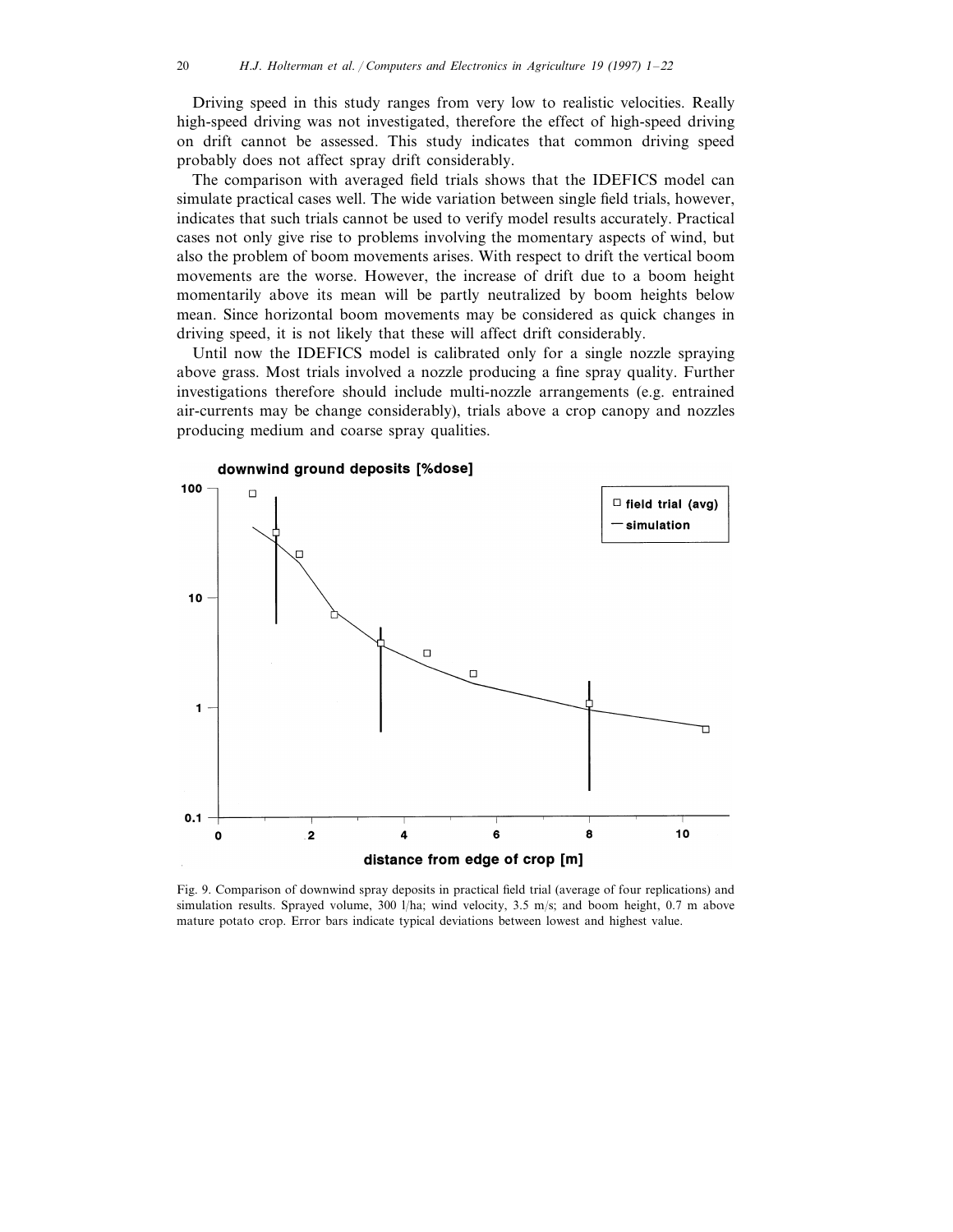#### **Acknowledgements**

This research was made possible by funding of the additional research programme on low emission and safe crop protection techniques, as part of the Multi-Year Crop Protection Plan of the Dutch Ministry of Agriculture, Nature Management and Fisheries.

# **References**

- Bache, D.H., Sayer, W.J.D., 1975. Transport of aerial spray. I. A model of aerial dispersion. Agri. Meteorol. 15, 257–271.
- Briffa, F.E.J., Dombrowski, N., 1966. Entrainment of air into a liquid spray. Am. Inst. Chem. Eng. J. 12, 708–717.
- Eck, B., 1961. Technische Strömungslehre. Springer Verlag, Berlin, pp. 453.
- Elliott, J.G., Wilson, B.J., (Eds.), 1983. The Influence of Weather on the Efficiency and Safety of Pesticide Application—The Drift of Herbicides. Occasional Publication No. 3, British Crop Protection Council, Croydon, UK, pp. 135.
- Hall, C.D., 1975. The simulation of particle motion in the atmosphere by a numerical random-walk model. Q. J. R. Meteorol. Soc. 101, 235–244.
- Hartley, G.S., Graham-Bryce, I.J., 1980. Physical Principles of Pesticide Behaviour. Academic Press, London, pp. 1024.
- Hobson, P.A., Miller, P.C.H., Walklate, P.J., Tuck, C.R., Western, N.M., 1993. Spray drift from hydraulic spray nozzles: the use of a computer simulation model to examine factors influencing drift. J. Agri. Eng. Res. 54, 293–305.
- Kaul, P., Gebauer, S., Neukampf, R., Ganzelmeier, H., 1996. Modellierung der direkten Abtrift von Pflanzenschutzmitteln—Pflanzenschutzgeräte für Flächenkulturen. Nachrichtenblatt Deutschen Pflanzenschutzdienst 48, 21–31.
- May, K.R., Clifford, R., 1967. The impaction of aerosol particles on cylinders, spheres, ribbons and discs. Ann. Occup. Hyg. 10, 83–95.
- Miller, P.C.H., Hadfield, D.J., 1989. A simulation model of the spray drift from hydraulic nozzles. J. Agri. Eng. Res. 42, 135–147.
- Ministry of Agriculture, 1991. Nature Management and Fisheries, Multi-Year Crop Protection Plan— Summary. The Hague, pp. 18.
- Monteith, J.L., Unsworth, M.H., 1990. Principles of Environmental Physics, 2nd ed. E. Arnold, London, pp. 291.
- Oeseburg, F., Van Leeuwen, D., 1984. Dispersie van spray en damp van bestrijdingsmiddelen bij gewasbespuiting met vliegtuigen. Deel 2: Model en berekeningen. Report No. PML 1984–44, TNO Prins Maurits Laboratorium, The Hague, pp. 150.
- Porskamp, H.A.J., Michielsen, J.M.G.P., Huijsmans, J.F.M., J.C. Van de Zande, 1995. Emissiebeperkende spuittechnieken voor de akkerbouw. De invloed van luchtondersteuning, dopkeuze en teeltvrije zone op de emissie buiten het perceel. IMAG-DLO Report No. 95-19. Institute Agricultural Environmental Engineering (IMAG-DLO), Wageningen, pp. 40.
- Reichard, D.L., Zhu, H., Fox, R.D., Brazee, R.D., 1992. Computer simulation of variables that influence spray drift. Trans. ASAE 35, 1401–1407.
- Reid, J.D., Crabbe, R.S., 1980. Two models of long-range drift of forest pesticide aerial spray. Atmos. Env. 14, 1017–1025.
- Smith, F.B., 1959. The turbulent spread of a falling cluster. In: Advances in Geophysics 6. Atmospheric Diffusion and Air Pollution. Academic Press, London, pp. 193–210.
- Smith, R.W., Miller, P.C.H., 1994. Drift predictions in the near nozzle region of a flat fan spray. J. Agric. Eng. Res. 59, 111–120.

Thom, A.S., 1971. Momentum absorption by vegetation. Q. J. R. Meteorol Soc. 97, 414–428.